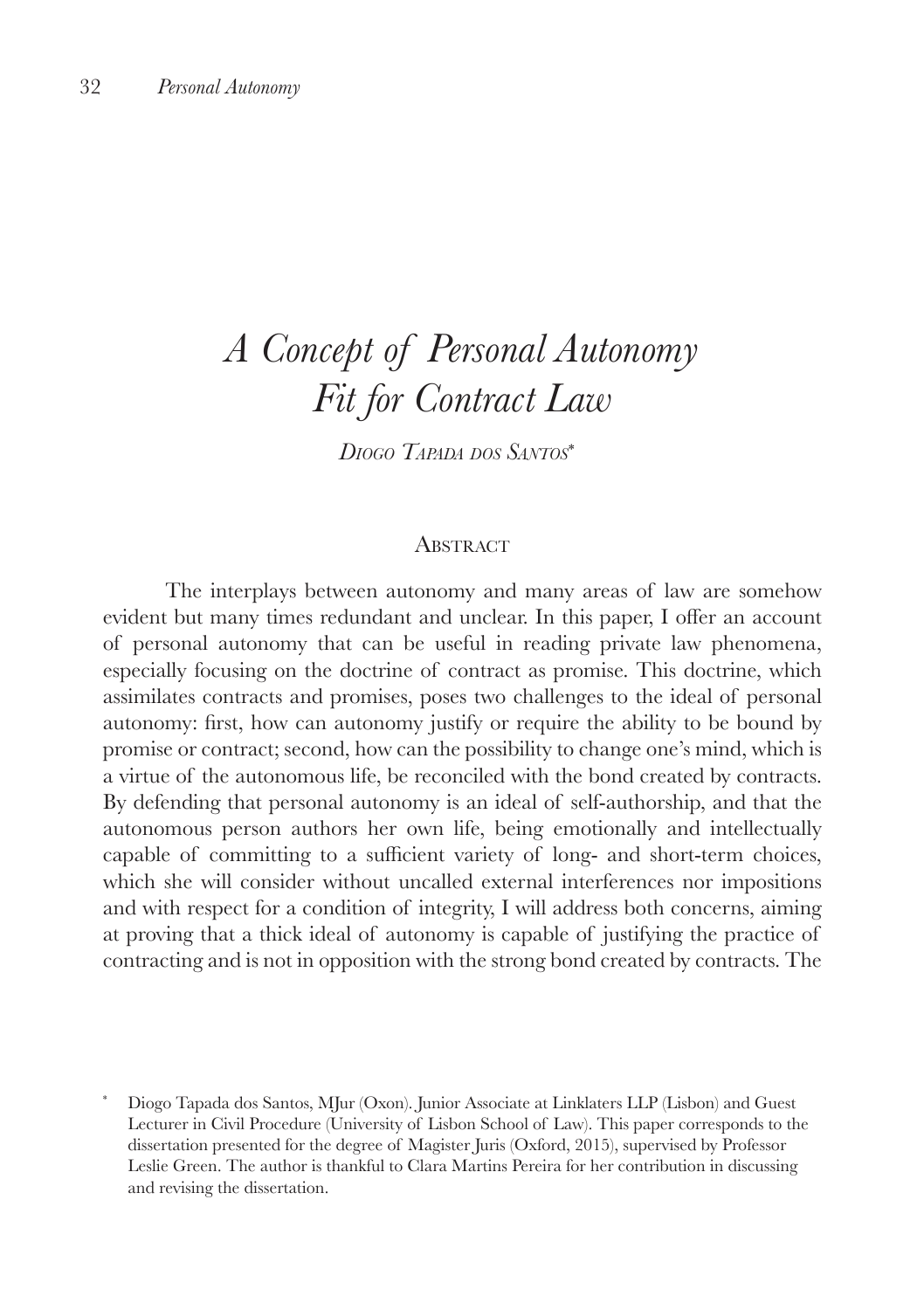debate will primarily focus on promises, and thereafter its arguments are applied to contracts' analysis.

## I. Why Autonomy in Contract Law?

The idea of personal autonomy has long occupied a prominent place in philosophy and is certainly implied in many aspects of legal theory. However, it is many times used in an ambiguous and circular way: people seem satisfied to say that a person is autonomous when a person has autonomy, without elaborating on what that autonomy would mean or imply, and that confers a high degree of elasticity to the concept.<sup>1</sup>

When the debate is moved to the field of law, one soon finds out that autonomy-based accounts of the law tend to be simplistic. Most lawyers are confronted with the very general idea that, because the person is autonomous, the law seeks to create room for the exercise of her personhood. This is a poor account that does not tell us much and does not commit to any vision of autonomy in particular.

An idea of autonomy, even if slim or thin, can be said to exist in all fields of law (again, within the simplistic framework). Public law has rules that limit the state scope of intervention, securing negative liberty. Criminal law works as a coercion mechanism to avoid interferences between persons that diminish the autonomy of ones' life <sup>2</sup> —perhaps the clearest example is the criminalization of kidnapping of persons, a crime that in practice limits someone's practical autonomy.3 Diversely, private law is not merely a mechanism of negative enforcement of some autonomy, but is more essentially a mechanism of positive enforcement of autonomous actions. This can be seen in aspects such as the acceptance of the trust as a mechanism to transfer wealth, but is more evident in contracts. However, there is not, I believe, a special relationship between autonomy and private law. What is worth pointing out is that, as happens with public law or any kind of law for this effect, there are aspects of the legal regime that both seek justification in and struggle with the ideal of autonomy. Thus, each particular legal institution may have a relevant interplay with the ideal of autonomy.

*Brevitatis causae*, I do not intend to offer a full account of the intersections of autonomy and private law, elaborating on some sort of catalogue of autonomy-

<sup>1</sup> For a summary on the broadness of uses associated with autonomy, see Gerald Dworkin, The Theory and Practice of Autonomy (Cambridge University Press 2001) 6.

<sup>&</sup>lt;sup>2</sup> I am assuming that criminal law works primarily as a mechanism of general prevention by exerting a threat that is sufficient to dissuade criminal activity.

<sup>&</sup>lt;sup>3</sup> The question of whether or not someone who is physically constrained remains morally autonomous is left open.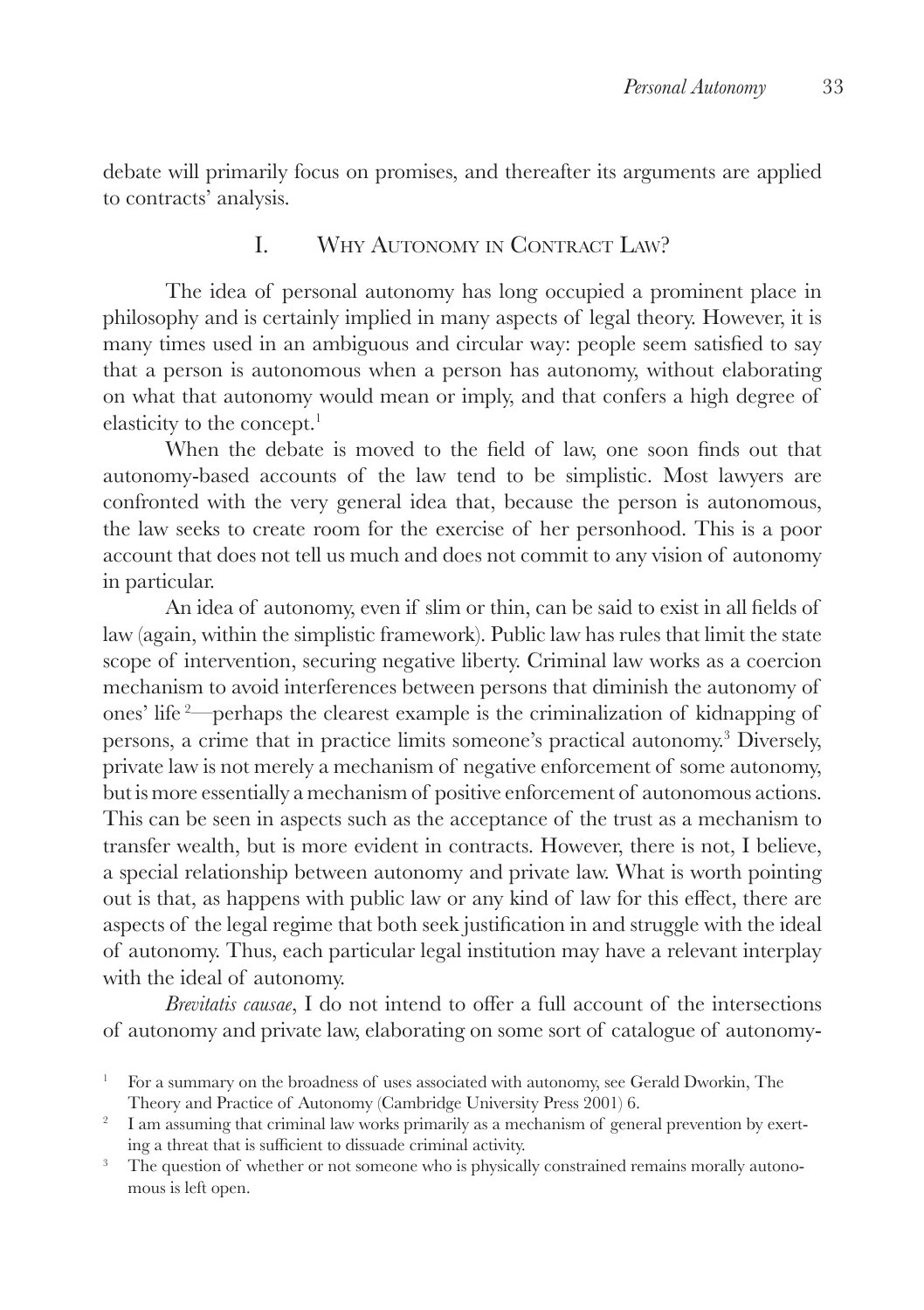driven or autonomy-limited institutions, nor discuss whether autonomy is the driving principle of the institution of contract.

Coming to the delimitation of the scope of this paper, I expect to arrive at an account of personal autonomy, a concept that helps to understand the idea of 'contract as promise'. This is not new: Kimel undertook a similar exercise<sup>4</sup>. Nevertheless, I hope to bring some elements to the debate, which relevance lays in the challenges that the contractual promissory events pose to the ideal of autonomy. The brevity of this paper requires that only one problem is addressed. Nevertheless, the theory of contract as promise is far from being uncontested and there is more to a contract than its promissory facet, or more to a promise than its contractual potential. Therefore, some assumptions are made for the sake of the argument with a view to enable an elucidating debate on the idea of personal autonomy that is working as a justifying factor of private law institutions.

Likewise, my account of personal autonomy will not certainly be an allencompassing explanation, considering what has been said before—it is oriented at analysing a specific phenomenon. The value of this exercise relies, in my view, on the fact that contractual obligations are a good illustration of the interplays between a private law institution and autonomy: one has to be able to explain if and why does an autonomous person require the ability to be bound by contract, while solving the paradox that an autonomous person bound by contract will not be able to easily change her mind. By doing so, we are elucidating by example a potentially broader construct about the role of autonomy in private law institutions and we can establish a thick concept of autonomy that sustains the binding force of contracts.

An example may be useful. *A enters into a lease contract with B for the period of three years. After one year, A has a change of mind5 and B insists A has to keep the lease two more years*. A simple view of autonomy will struggle with such case: A was certainly autonomous when entering into the lease, and as such the law has protected A's interest in this contract by making it binding to B, who had agreed to lease to A. However, as an autonomous being, A can have a change of mind; why does not the law allow for the unmotivated rescission of the lease, protecting B against A's change of mind? A thick concept of autonomy should be able to explain this simple case without compromising any relevant moral value of contracting and of living the autonomous life.

<sup>4</sup> Dori Kimel, 'Promise, Contract, Personal Autonomy, and the Freedom to Change One's Mind' (2013) Oxford Legal Studies Research Paper No. 19/2013.

<sup>&</sup>lt;sup>5</sup> Note that this change of mind has to be legally irrelevant: it cannot be, for instance, a change in circumstances that legally allows for the rescission of the lease.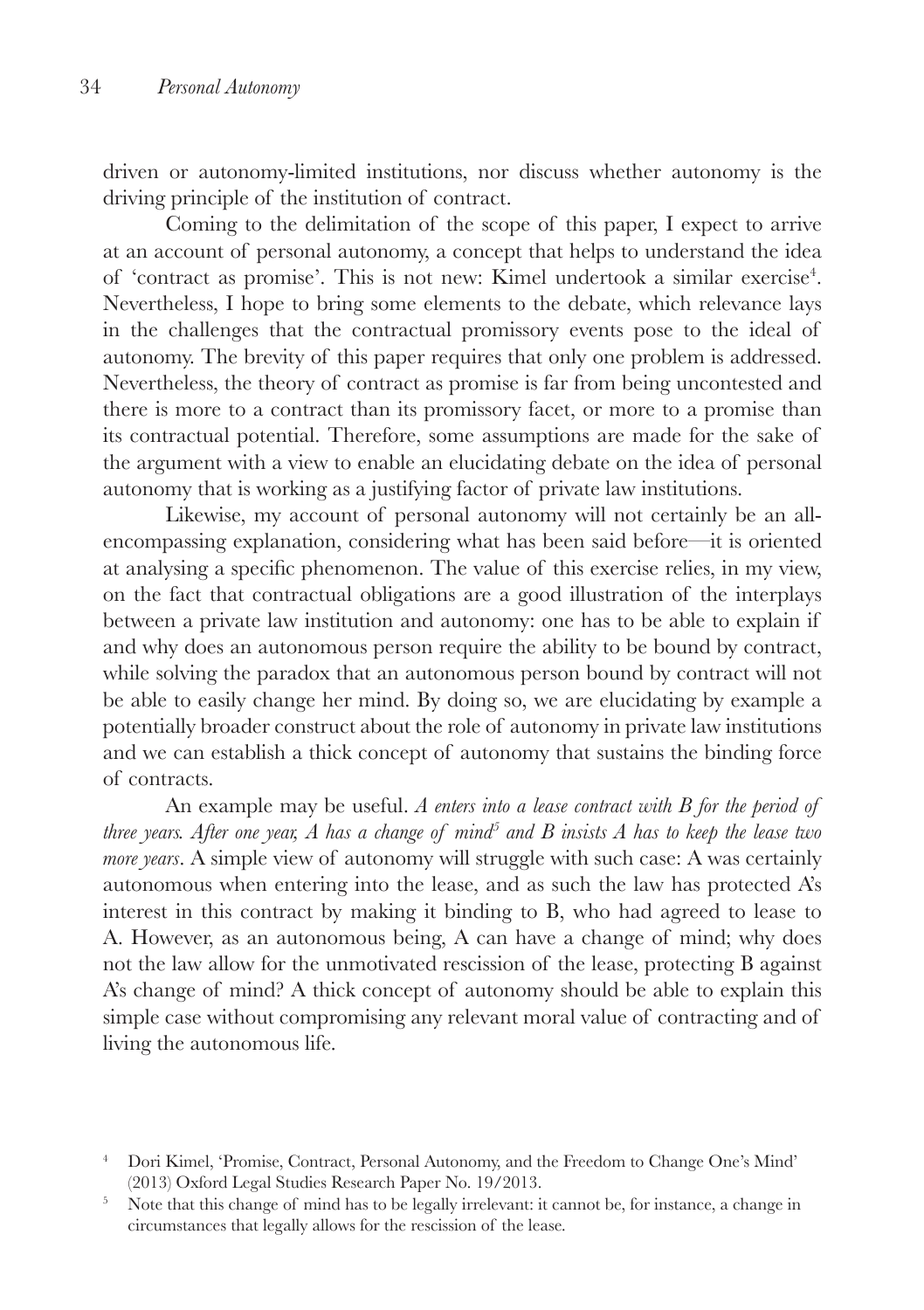## II. Contract as Promise: Introductory Remarks

Some notes on why contract as promise is of relevance and asks for an autonomy-based account of law are required. The background conception is that a contract is frequently seen as an interchange of promises $6$  (hence the nomenclature of promisor and promisee, which illustrates more than anything this understanding), which is cause for concern because contracts in such sense are an exercise of self-authoring that may be subject to a change of mind. From that, one easily questions how a person can be bound by contract, when a contract is an autonomous promise subject to the possibility of a change of mind.

Let us lay down the problem. The first idea is that a contract is a legally acknowledged promise. The second is that a promise has moral worth by virtue of it being an exercise of autonomy. There is an assumption that self-authorship is an essential manifestation of the idea of autonomy, and that promising is a prominent way of self-authoring one's life. This second idea requires discussion of two aspects I will analyse on Chapters III and V: first, the fact that self-authorship is part of the ideal of autonomy, and second, the statement that promising has anything to do with self-authorship.

The third idea is that, for an autonomous person, the ability to commit oneself is as worthy as the ability to change one's mind. It is a legitimate claim that not only committing oneself, on the assumption that promising favours autonomy, is good, but also that the possibility to change one's mind is a requirement for an autonomous life. How can two good things annul each other? For promising supposedly presupposes that a change of mind will not be allowed an impact on a commitment, and this opens up a paradox: the more a person promises, the more a person is autonomous on one side, and the less a person is autonomous on the other; because the more a person promises, the less a person can act on a change of mind.7 This apparently invalidates future alterations to the contract, starting by preventing the promisor to change a promise and even by trying to avoid a failure to perform.

In what regards the first idea, I do not intend to give a full account of the conception of contract as promise, as that would exceed the scope of this paper. I will say that it is almost factual that a contract is an exchange of promises: a promisee

- $6$  It is worth pointing out that the statement that a contract is an interchange of promises does not automatically endorse the liberal theory of contract. It happens that case law and many legislative texts address the parties of the contract as promisor and promisee, and label both the contractual obligation and the object of the contractual performance as a promise.
- <sup>7</sup> N.B. I say "act on a change of mind" in order to avoid for now the debate on whether a change of mind, at all, is possible. It seems that a promise will not impede a change of mind, unless a person is of such a moral character that a complete adhesion of spirit to a promise crystallises the mind for all effects.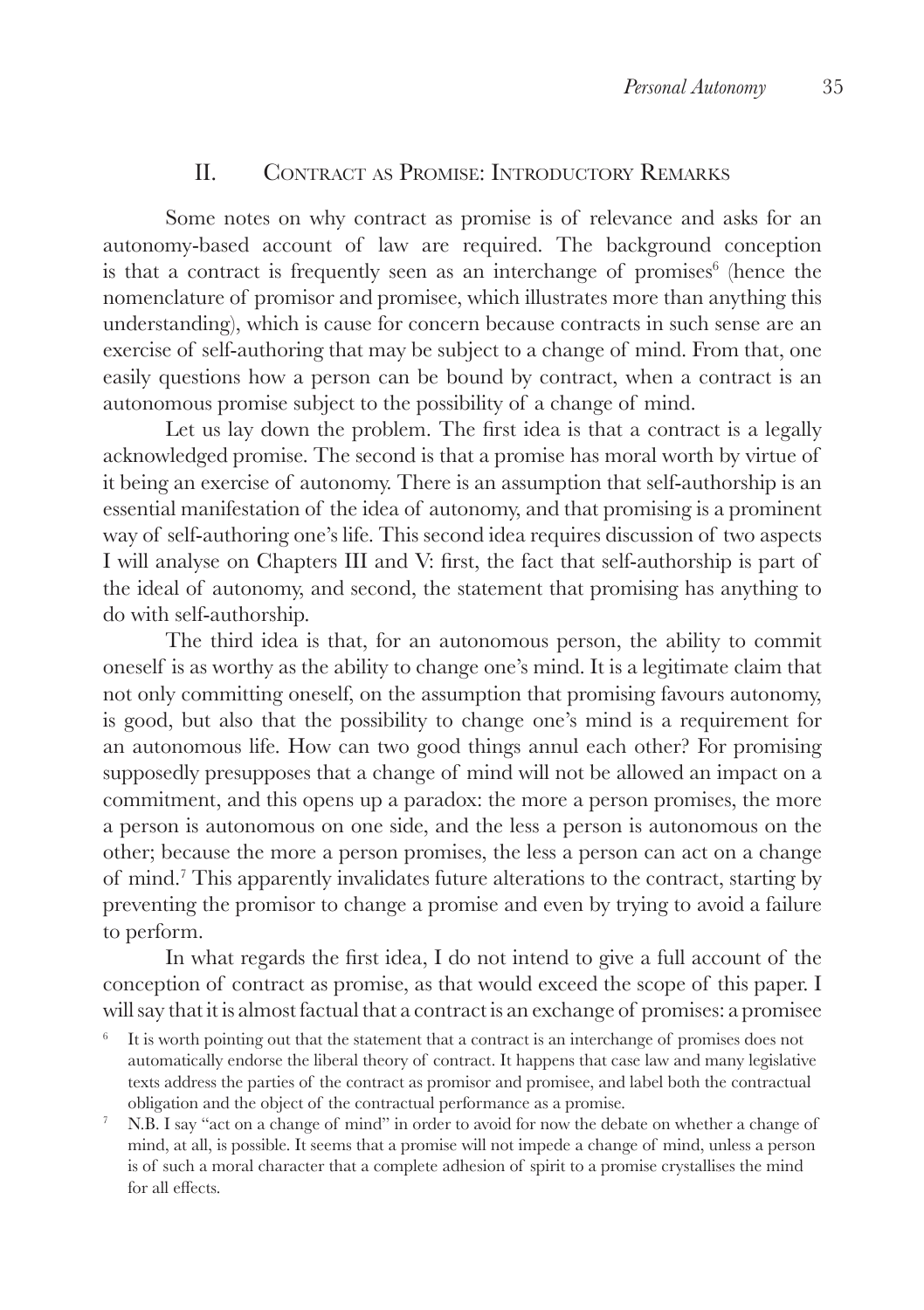seeks a promisor, who will undertake an obligation that is legally enforceable. The main difference between contract and promise is precisely in the enforcement mechanisms available to the promisee, for to a legally irrelevant promise there are no legal enforcement mechanisms available. Thus, contracts can be seen as a subspecies of promises that the law vests with certain peculiarities in regime. At first it seems that the promises qualified as contracts are not different from promises in general: both are relationships by which one person is obligated to fulfil the undertaken in the benefit of another person. However, contracts are better seen as qualified promises, to which the law and the courts apply specific tests as to give them legal relevance. The availability of mechanisms of legal enforcement is a mere consequence of the legal relevance of a promise, and therefore they are insufficient to argue that contract and promise are two different realities. The legal relevance of a promise, i.e., its qualification as a contract, is established with recourse to tests that normally rely on formalities (as is the case of promises under deed) or on factors that indicate a relationship worthy of legal protection (as the common law doctrine of consideration). Although these may qualify a promise, there is no significant change in the basic nature of the practice. In fact, the mechanisms of legal enforcement of promises (namely, specific performance and damages) work as to coerce the promisor to stick to his promise, either by giving him a direct order to perform or by making it disadvantageous for him not to perform, to the point that performance comes as a lesser evil in his mind. Likewise, promises outside of contract can be enforced by recourse to social pressure or by appealing to the promisor's character or morality. Therefore, one can assume for now that a contract is indeed no more than a species of promise, subject to a particular regime as regards its formation and fulfilment.

#### III. A Concept of Autonomy

#### A. The need for <sup>a</sup> concept

It is important to start by making clear what the use of the word autonomy conveys. Without this clarification, one can easily slip into simplistic stances such as 'a person can enter a contract because it is up to her, by virtue of her autonomy, to stipulate legal relationships'. What is then the idea of personal autonomy that can be relevant to explain the legal phenomenon of 'contract as promise' here at stake? I wish to delimit this incursion on a concept of autonomy by functionalizing the debate, i.e., by accepting that the definition of any concept must take into consideration the prudential uses it is going to serve. Naturally, being teleologically oriented does not imply a deviation from the bigger picture, i.e., the concept of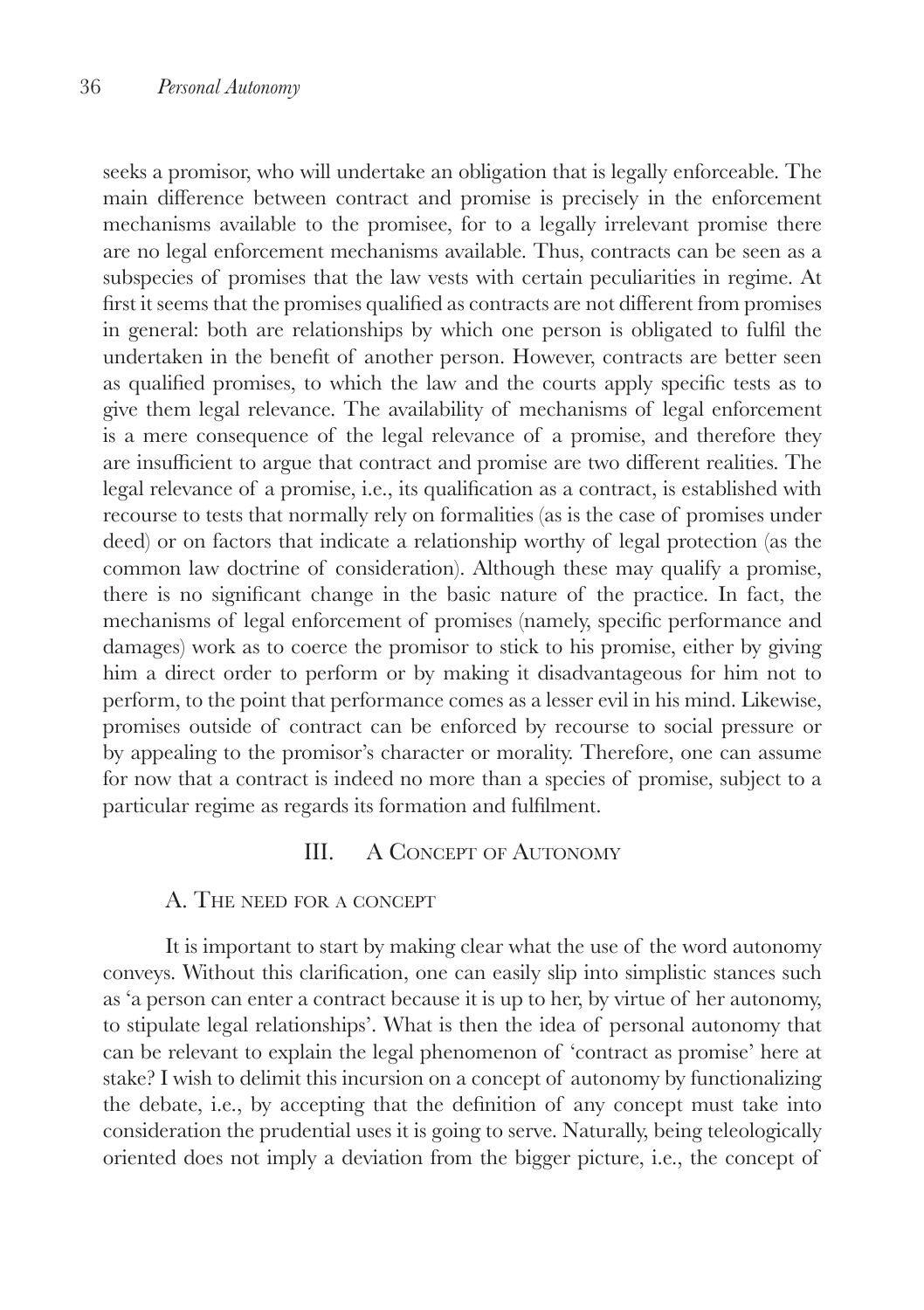autonomy in a "pure" form (if such a form is possible, probably it can only be validated in very abstract terms).

As regards the issue of 'contract as promise', the autonomistic conception has to be able to explain two distinct aspects, as already noted. Firstly, the concern that an autonomous person may, by binding force of a contract that is no more than a promise comprising certain rules for action or abstention, limit her concrete capacity for autonomy in certain cases. In our case, this first concern is reflected in B committing her property to a three-year lease, excluding all other uses a property owner has available. Secondly, the perplexity that an autonomous agent can be so bound by contract that his contractual promises can be held against him, even against his own will. In our case, this is illustrated by A's change of mind one year into the contract. The first aspect relates to the omnipresent question of whether the autonomous person can, by her own will, become less autonomous—or, looking at it from an alternative perspective, whether the assumption of compromises (such as promises) is in fact the attitude that best conforms with the autonomous life. The second aspect regards the possibility for a change of mind and its apparent lack of influence to legal life.

## B. Concerns and constraints when defining <sup>a</sup> concept of autonomy

In order to be able to address these aspects, any conception of autonomy should satisfy some concerns regarding its plausibility and coherence.<sup>8</sup>

One must be aware that the concept sought is going to deal with the legal system (taken as an abstraction here, for I am not considering any particular legal system). There is a certain degree of criticism to the legal rules and their system allowed, especially in the event one finds that the rules under analyses are autonomy-impairing. Notwithstanding, there may be a presumption that the legal rules are a product that reflects the best regulatory solution found to date, and in so far as possible, they should be reconcilable with the concept of autonomy.

Furthermore, Dworkin notes that a concept of autonomy must not be such that it 'makes it impossible or extremely unlikely that anybody ever has been, or could be, autonomous'.9 Thus, autonomy—even if an ideal—has to be seen in realistic terms. This is perhaps the most relevant concern, being a deal breaker to the whole question. I wish to extend this concern further: autonomy has to be able to frame the phenomenon of promising, given that promises are part of the everyday life and are in themselves an exercise of the autonomous life. It is impossible to

<sup>&</sup>lt;sup>8</sup> These are inspired by Dworkin  $(n 1)$  7–9.

<sup>9</sup> ibid.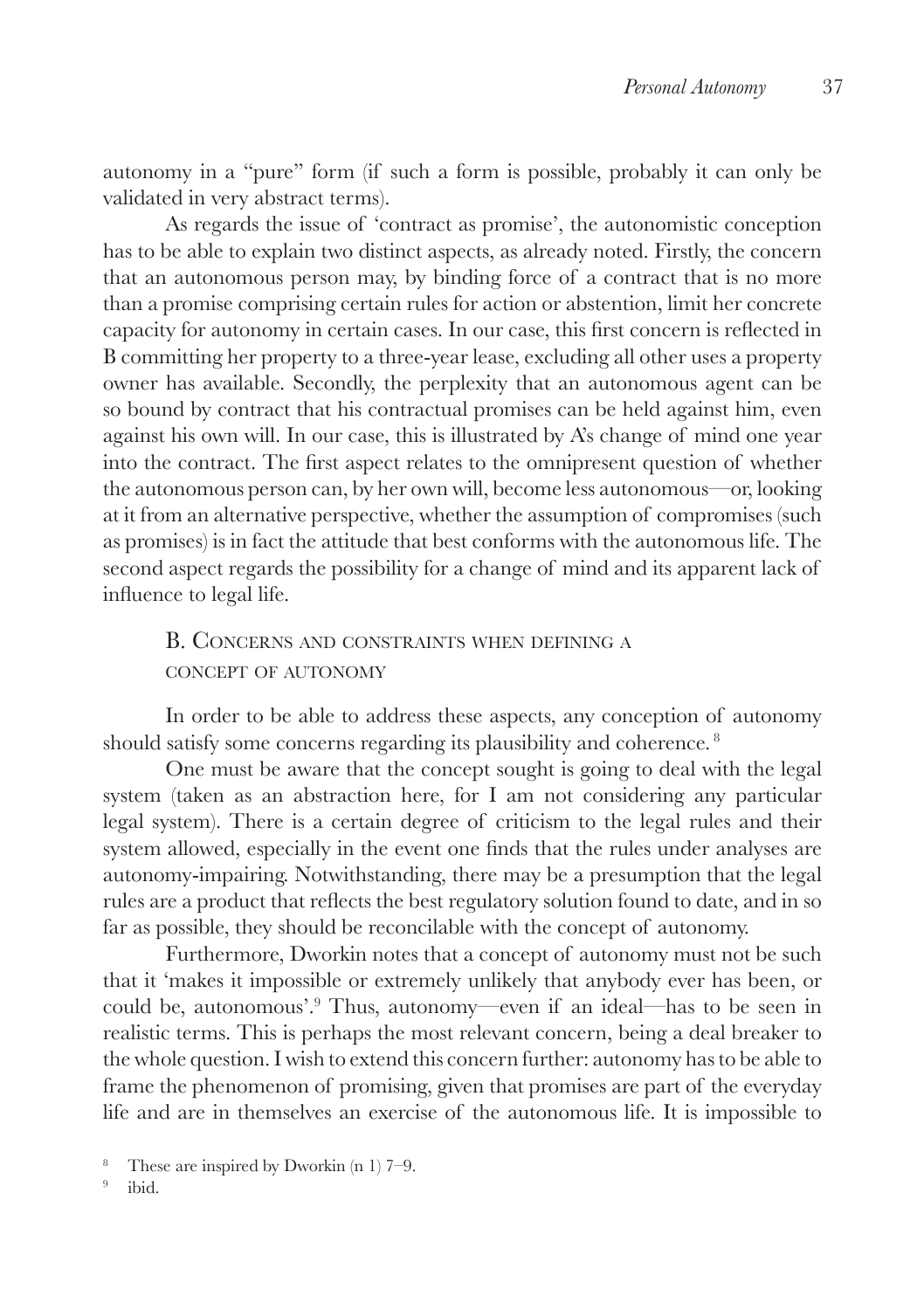try to explain promising (and contracts as promises) in an autonomy-inspired framework if one is to argue, further on, that the very idea of obliging oneself by a promise harms autonomy. Such an endeavour would lack logical coherence unless one finds a good justification to say that an anti-autonomous practice is widely allowed in societies and jurisdictions that praise the value of autonomy. For instance, everyone will agree that B's right to lease her property exists, and that it is a good thing. Alongside this idea, the concept of autonomy must have 'normative relevance', i.e., it must make clear its usability as a philosophical device.<sup>10</sup>

Besides, any concept of autonomy must be able to explain why people would consider being autonomous good and has to be reconcilable with other goods (competing values). I am here following Dworkin's refusal of the strongest constraint in the value conditions, that if accepted would require prove that autonomy is the supreme good. The reason for this option can be disclosed now, in spite of it being necessarily developed further on: autonomy can hardly be the supreme good, considering that some competing goods may have equal worth, e.g., the reliance of the promisee on a promise can be opposed to a change of mind of the promisor. If we recall the lease, the fact that B has leased her property is good but not the only relevant good for law; in fact, governments sometimes limit or put constraints on the right to lease because there are competing goods (e.g. market stability or house availability) and B's autonomy is sometimes not enough to trump other competing values.

As a weak constraint to the concept, Dworkin proposes that it should respect some ideological neutrality, meaning that the concept must be valuable for various ideological standings. Although I see the necessity for such a constraint, in the sense that a concept entrenched in ideology would not be a satisfying justification for many bystanders, it should be taken carefully. A concept that is too broad and ideologically uncompromised can end up not satisfying anyone's system of beliefs. Dworkin seems to be sensible to these concerns and that is why he opts for a weak constraint, allowing for differences between ideologies regarding particular aspects of autonomy to be relevant, such as its absolute or relative value.11 For instance, in a country with controlled rent laws, the landlord can still be considered autonomous in leasing his property. Finally, the concept of autonomy has to some extent to respect the set of judgements one has about the idea of autonomy, which in our particular case implies regard to assumptions such as 'contracts without consent

 $10$  Dworkin (n 1) 8–9.

<sup>11</sup> ibid 8.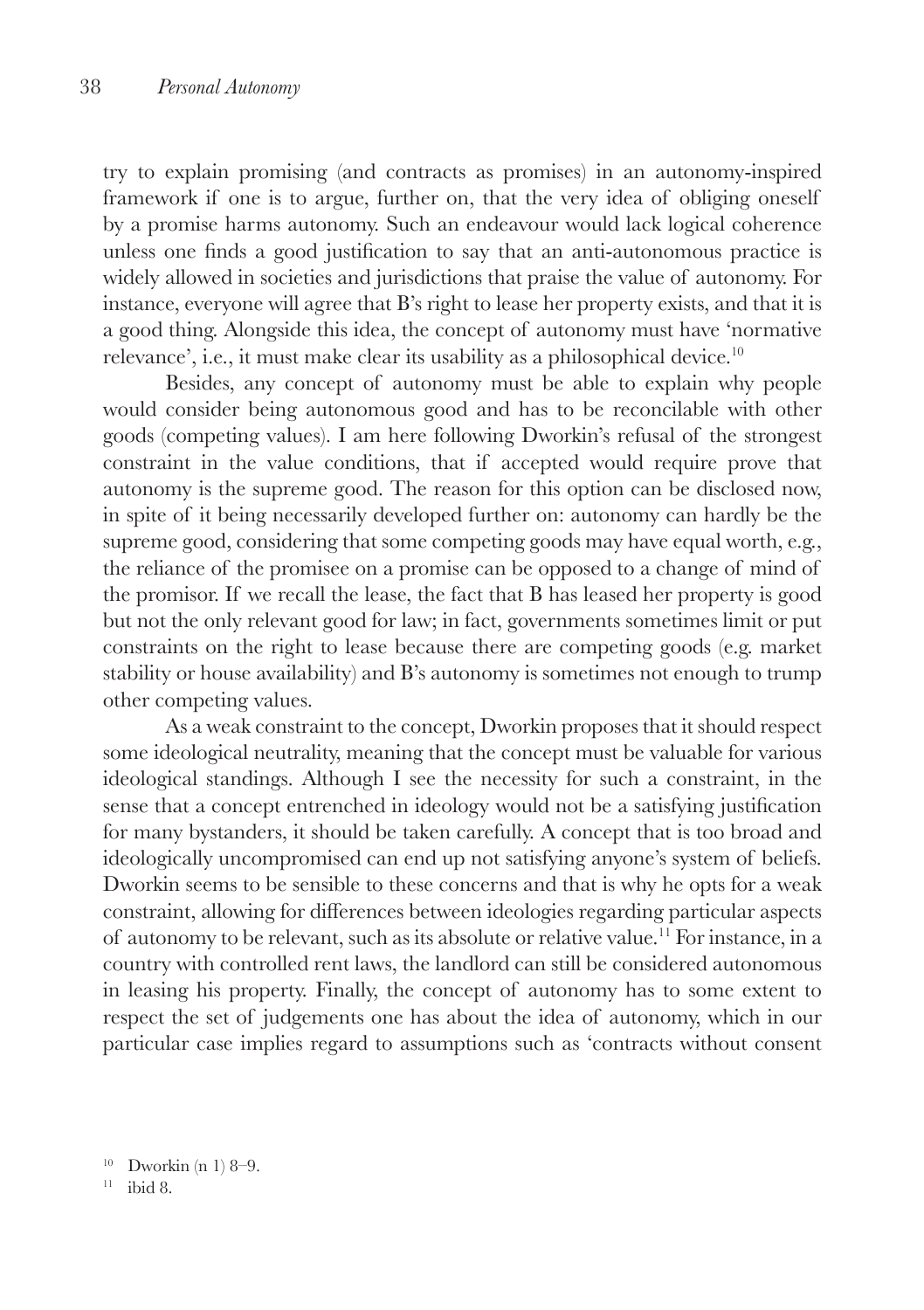are invalid because there was no autonomy' or 'all legal restrictions observed, the parties can autonomously establish the contractual provisions they wish'.

#### C. At last, a concept of autonomy

After the previous remarks, one can adventure into offering a concept of autonomy with which the idea of contract as promise can be explained and justified. There is little room for originality here: many authors have advanced definitions and ideas, and my goal is to have a working concept that serves the main purposes of this paper.

The fundamental idea that seems to permeate all conceptions of autonomy draws from the etymology of the word: autonomy relates to a norm (*nomos*) that is self-imposed (*autos*).12 In simple terms, the autonomous person is the one who sets her own rules. This is rather vague and leaves unanswered what is the nature of these rules. Besides, it assumes autonomy is an un-empirical deliberation mechanism, which is action-independent. Perhaps this confusion is related with the appropriateness of the concept of autonomy that, one must recall, first started in political philosophy as an attribute of Greek cities, then of collective entities such as the state, and finally of individuals. As in all conceptual extensions, *mutatis mutandis* is key: for instance, comparing an individual to a legislator of his own life is impacting, but still a metaphor. Thus, the concept should grasp something more than an idea of setting rules for oneself, rejecting that the autonomous life is merely an experience of defining a set of rules and living by them.

I believe it is more precise to claim that the autonomous person is one who authors her own life, be it by means of self-created rules, adhesion to a life plan, or even a conscientious decision not to follow any rule. Still, the element of selfauthoring through auto-normativity is fundamental, especially if one accepts that to set norms to oneself is to "weave the tapestry" of one's own life. There are competing conceptions of autonomy, but their focus is on precisions about the sense of self-authoring one's life more than on denying that autonomy is about self-authoring.

The first aspect in delineating a concept of autonomy is to engage in the debate between procedural and normative accounts of autonomy. A procedural view will argue that a person is autonomous when she acts within a procedure (a set of formal conditions) that has in view an autonomous action, i.e., the emphasis of this account is on the exercise, the way by which the person reaches a decision. On the other hand, a normative perspective will argue that it is not right or enough to focus on the form of an exercise or decision, but it is necessary to observe

<sup>&</sup>lt;sup>12</sup> Such is the account of Dworkin  $(n 1)$  12.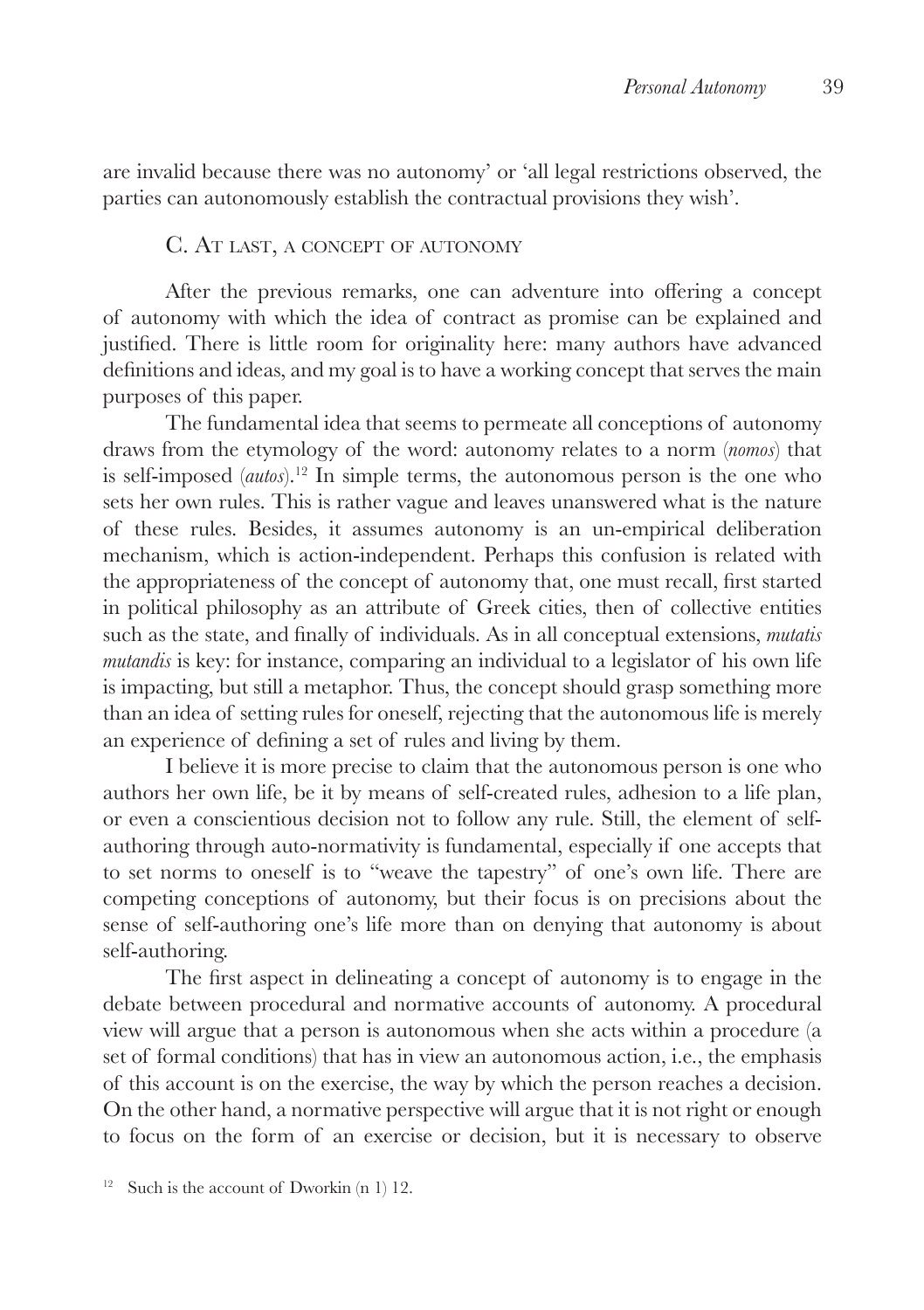substantive conditions to the decision so that it can be deemed autonomous; that is to say, autonomy exists when the decision abides to a certain norm that is reflected in substantive conditions. A proceduralist will be satisfied when a person decides following a procedure that assures an autonomous outcome. If we think about contract law, a proceduralist will say A and B entered into their agreement in an autonomous way if they followed the legal formalities. A normativist will further ask the decision to be assessed according to a set of conditions. In our case, besides any formalities, A and B are to be under no duress or mistake. The normativist accounts vary on the conditions that are required. Moreover, it is possible to be a normativist and still to acknowledge the importance of the procedure under which the exercise of autonomy occurs. In my view, to judge a person to be autonomous one has to look at the procedure, and at the content of the decision and its agreement with the substantive conditions for autonomy. One without the other offers an incomplete picture of the idea of self-authorship: to claim that someone is authoring their own life requires the author to be autonomous and his agency to respect autonomy. If the author is not autonomous, then he is not in fact the author. And if his agency does not respect autonomy, then his decisions are not worth of his authorship—rather, they are an emulation of an autonomous life. Later I will try to show how two substantive conditions of the autonomous life responsibility and integrity—are necessary to identify someone as autonomous.

A second aspect to take into consideration is the debate about the distinction between first-order and second-order desires or preferences. Roughly, the firstorder preferences are those that are manifested immediately, ruling concrete exercises of one's autonomy, and second-order preferences belong to the realm of self-reflection, translating a certain sense of identity or of long-term options. Dworkin relies on such a distinction to deny that autonomy only concerns secondorder reflection.13 It is true that an individual builds desire upon desire, that these are interrelated and that, as such, one could devise a "chain of desires". His example is of the man who smokes, desiring so on a first-order basis, but wishing he did not on a second-order reflection. Nevertheless, he recognises the criticism to which the idea of second-order preferences can fall victim, mainly that firstorder desires do not need considerations about second-order reflection and that recognising a second level of preferences allows for a never-ending enquiry into the mind of the person, who will always find new levels of reflection.<sup>14</sup> A third obstacle to this distinction seems to be its artificiality. Without entering into the science of cognition and volition, how can we establish with clarity levels of preferences? By questioning the person? Or by adopting an analytical posture and trying to

<sup>14</sup> ibid 19.

 $13$  Dworkin (n 1) 18.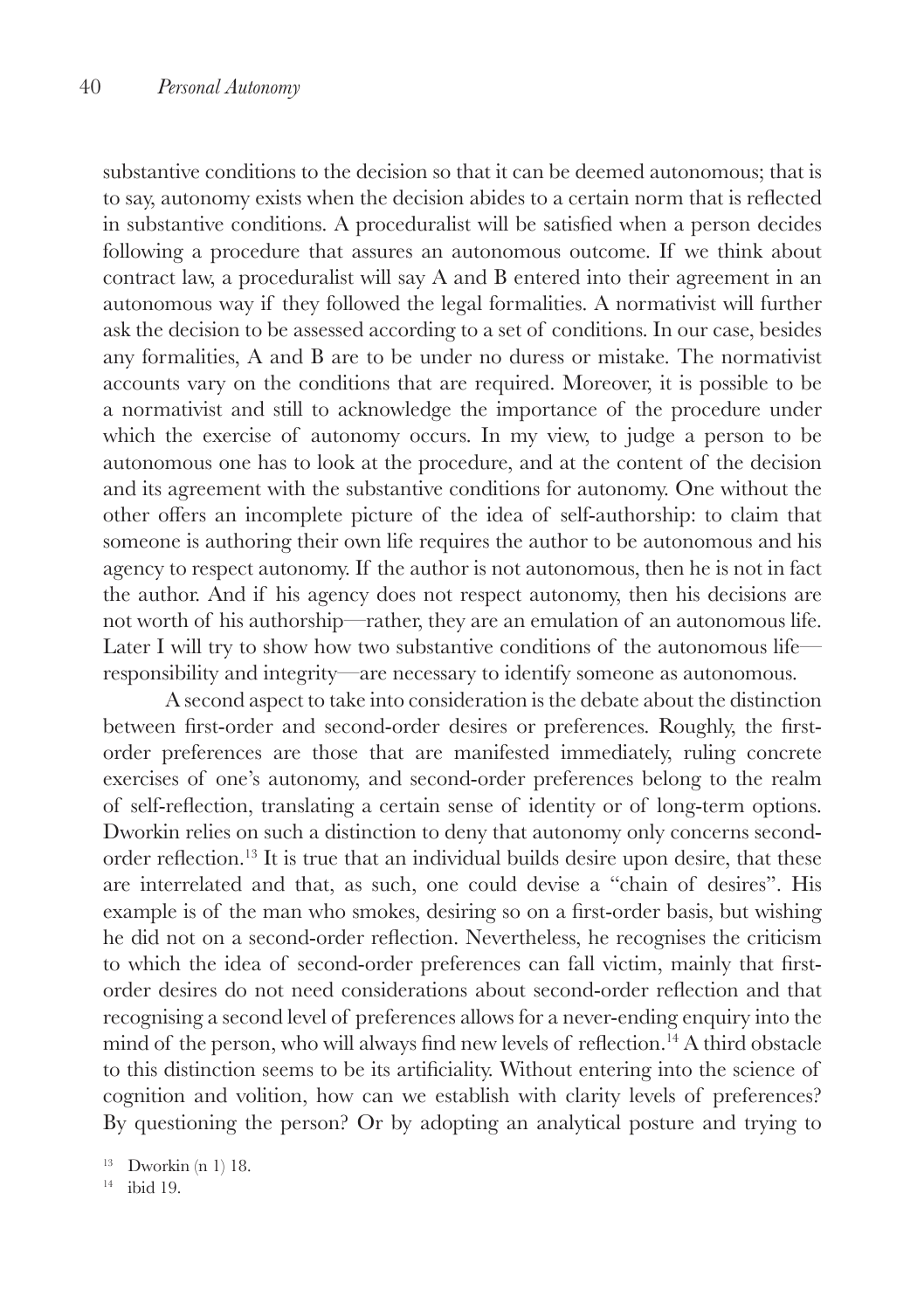make sense of an individual's actions and motives? It all appears odd and it is. When it comes to preferences or self-reflection, I believe it is impossible to precisely individuate such first- and second-order levels. It is safer to regard an action or omission, in order to assess the autonomy of the agent, in its entirety, considering it to ontologically carry the whole of self-reflection. Autonomy then calls for a holistic reading of the design of the person's life, pondering lingering tendencies, emerging inclinations, long-term reflections, non-negotiable principles of conduct and shortterm options. This implies that the judgement of whether a person authors her own life should take into account the whole of the life and the whole of the person, and cannot be centred in a casuistic analysis of actions and omissions.

## D. CONDITIONS FOR AUTONOMY

So far, we have seen that the autonomous person is one who is capable of authoring her own life, and that both the process and the outcome of every "activity" (for the lack of a better word) of self-authoring is relevant to deem the person autonomous in a holistic account of her life. These reflections presuppose a background state of affairs for autonomy: the capacity for it or the conditions of autonomy, as Raz labelled them.15 Raz says that the person, to be autonomous, must have appropriate mental abilities, an adequate range of options to choose from and be independent. I accept these conditions, which will be analysed and developed, and will further add integrity as a fourth condition.

The condition of having appropriate mental abilities calls for a judgement on the intellectual and emotional capacities of the person to determine if she has 'the mental abilities to form intentions of a sufficiently complex kind, and plan their execution'.16 Contract law fully embodies this condition by only enforcing promises of agents that have legal capacity.

As to having an adequate range of options to choose from, it can be translated into the necessity of having a diversity of plans of life at the individual's hand. The autonomous person has to be able to choose what sort of life she will lead and, apart from natural constraints (although even those can be circumvented at times), all possibilities are supposed to be available. A person cannot be said to be the author of her life if there is no room for choice between alternatives, or better, if the whole of the life's plan comes from a source outside the person's volition. However, practicability recalls us that a requirement for all possibilities to be available is too strong: while in theory it is possible to see as desirable a full world of potential for self-authorship, in practice it seems evident that not every possibility can be available. This is due to various reasons: firstly, some possibilities

<sup>15</sup> Joseph Raz, *The Morality of Freedom* (Oxford University Press 2003) 372-373.

<sup>16</sup> ibid 372.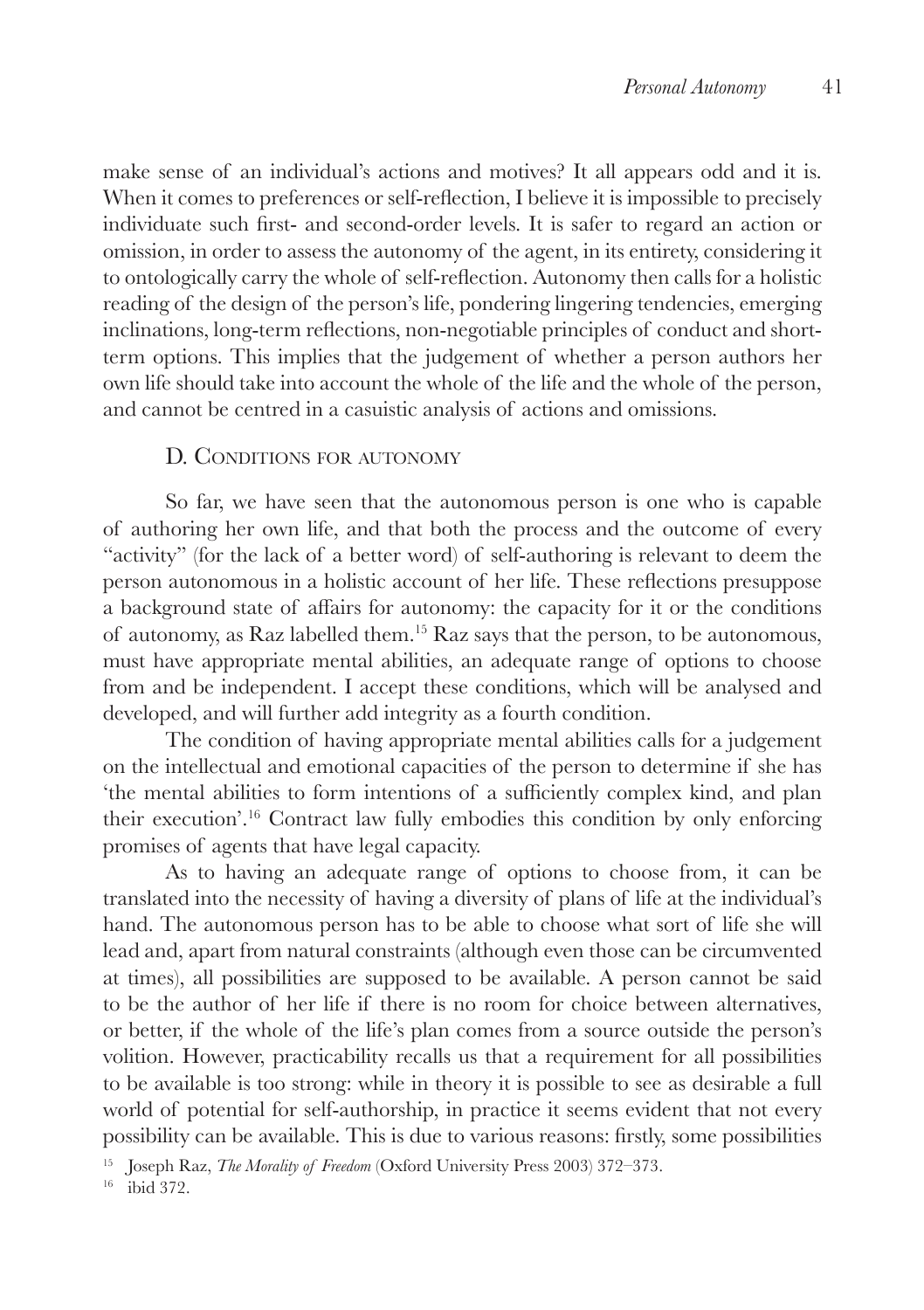are mutually excluding, meaning that by choosing a certain norm the person is also choosing not to choose a norm incompatible with the former; secondly, not only nature sets some restraints (v.g., I could choose to run a mile in 5 minutes, but that is not something I am ever able to do), but also there are life contingencies that limit or make less accessible the possibilities of choice (viz. the geographical location of the person or her socio-economic context). That is why Raz asks for availability of options that enable the person to choose in the long- and short-term timespans, and for varied options, in a logic of quality of diversity above quantity.

Regarding independency, this is a requirement that matches to a certain extent Dworkin's idea of procedural independence.<sup>17</sup> Dworkin is a proceduralist, and seems to believe autonomy is satisfied if the person is not significantly influenced in the process of choosing. Raz goes deeper, and distinguishes—in order to assure independence—that the person should be free from coercion and manipulation (an idea to which contract law seems to adhere by the doctrines of mistake and duress). Coercion is the removal of some or all the options from the person's horizon of choice, while manipulation is the perversion of the process of choosing. Independence as a condition for autonomy is justified in the need to ensure the authorship of a life is truthfully self-conducted: the person-author must have all the adequate perspectives to formulate her desires and must do so relying for the most part in her own judgement.

## E. INTEGRITY

It has been claimed so far that the autonomous person authors her own life, being emotionally and intellectually capable of committing to a sufficient variety of long- and short-term choices, which she will consider without uncalled external interferences nor impositions. However, something might be missing, what I will call the condition of integrity.

Integrity is here used in the sense of stability of the person as author of her own life.18 When one assumes that autonomy has as a major implication and at its essence the ideal of self-authorship, one can claim that a certain degree of planning or stability of principles is required. The person who refuses to give one second of

<sup>17</sup> Dworkin (n 1) 18–19, 21.

<sup>&</sup>lt;sup>18</sup> This notion is not the same as that of political integrity used by political philosophers who engaged with R Dworkin's *Law's Empire*. See, in particular, G J Postema, 'Integrity: Justice in Workclothes', (1997) 82 Iowa L. Rev. 821, 825. Integrity is presented there as a feature of systematic coherence of the legal system that can justify the rule of precedent. Contrarily, I align with the account of integrity given by C Korsgaard, *Self-Constitution: Agency, Identity, and Integrity* (Oxford University Press 2009). Korsgaard values integrity as an ideal of unity of being, composed by a unity of will and of coordinated agency directed by the unity of will towards a unity of end that drives all the being.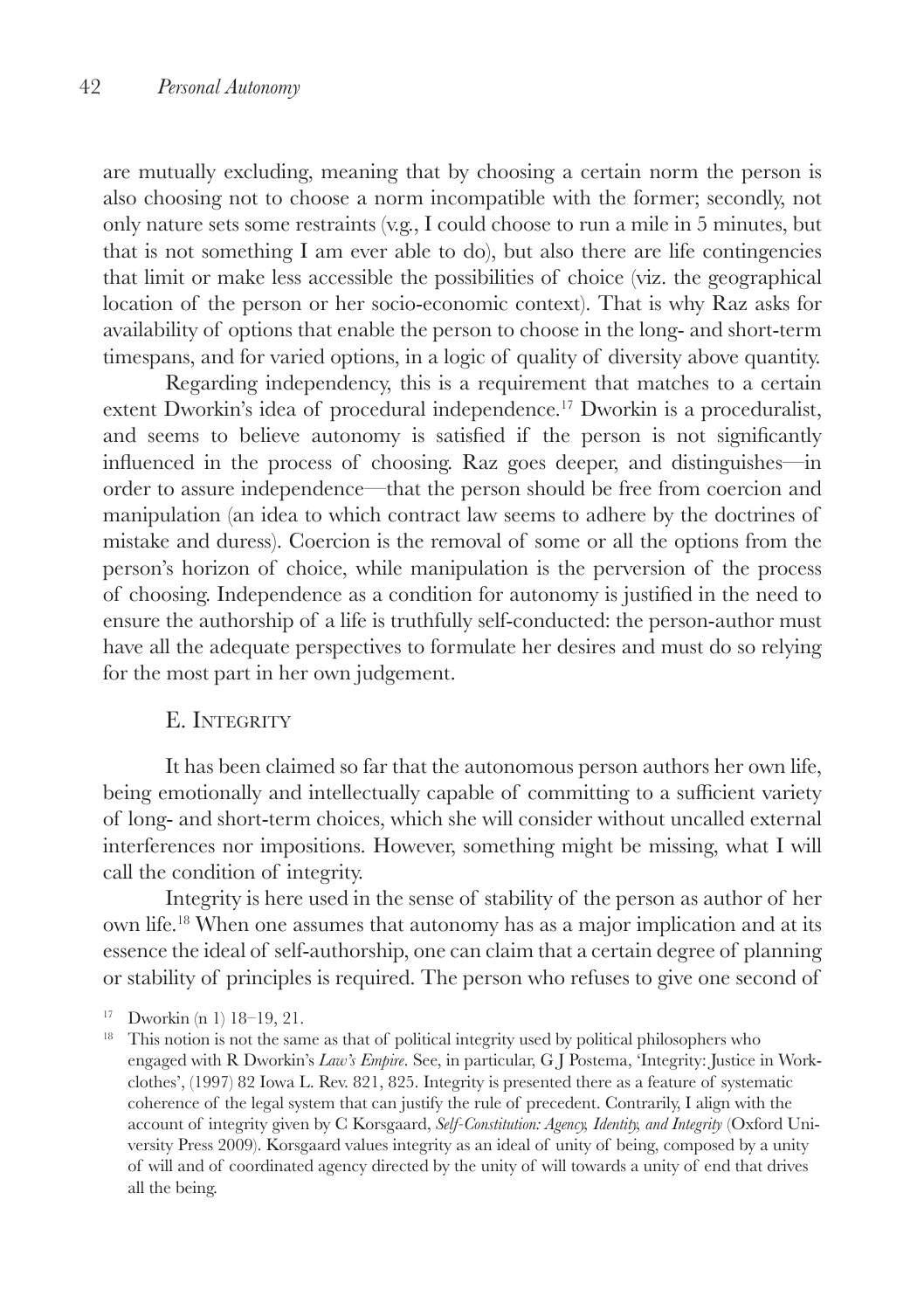thought before acting is most probably acting on instinct, rather than authoring her life, because there is normally no attitude of finding and refining the self when acting on instinct. The author, it has been pointed out, is generally aware that choices have impacts and knows that by choosing he is adhering to the outcomes of his choice. In sum, the idea of authoring a life implies that the person constantly legitimises her life events as part of the life she accepts and seeks. Thinking of tapestry weaving as a metaphor, the weaver chooses a strand or accepts one that is given to him, consequently weaving it into his unfinished work until the whole of strands makes sense as a tapestry. Such is the work of the autonomous person that, much like the weaver, does not insert a strand by chance—even if the strand was not picked by him, he will make sense of it applying his artisan craft and personal touch to include it in the tapestry.

Some may criticise integrity as too strong a condition. It can be argued that asking for a person to have integrity is to deny the possibility to change one's mind. However, integrity does not mean absolute unity of life and is reconcilable with a change of mind. If integrity were a requirement for unity of life, it would impose a premature and permanent adhesion to a life plan. A person would need to author her life at once and to stick to the original project. Contrarily, what has been defended is that authorship implies a discovery and refinement of the self through renewed choices, under the conditions for autonomy. Indeed, integrity may even require that the person boldly changes her mind, when some choices reveal that the self-author is distancing himself from his previous outlook on life. Again, life is authored autonomously through short- and long-term options, and the autonomous author has to be free to play with his choices as to give significance to his self. This implies that the unity of one's life may never exist, for the person will mature, accepting some new ideas and disregarding old ones, and even at times rehabilitating old options. Integrity respects the flexibility necessary for the autonomous life and simply asks for awareness of the whole. Thus, requiring integrity is no more than making concrete the idea that autonomy is a holistic virtue, to be verified in each specific choice and in the general trend of one's life.

There may be a tendency to consider integrity as a separate value, even though correlated to autonomy.19 It could as well be a competing value to autonomy, in need of some harmonisation of values and eventually accepted as a higher or lesser value when contrasted with autonomy. I think that is overcomplicating the issue. If integrity is umbilically associated with autonomy as I defended, the conciliation of both ideas is facilitated; if it is an independent value, one will always need to prevail over the other, or both will be equally affected. In the case that autonomy is placed at a higher level, it would follow that an autonomous person could very well be unfaithful to herself (something like an anti-author, an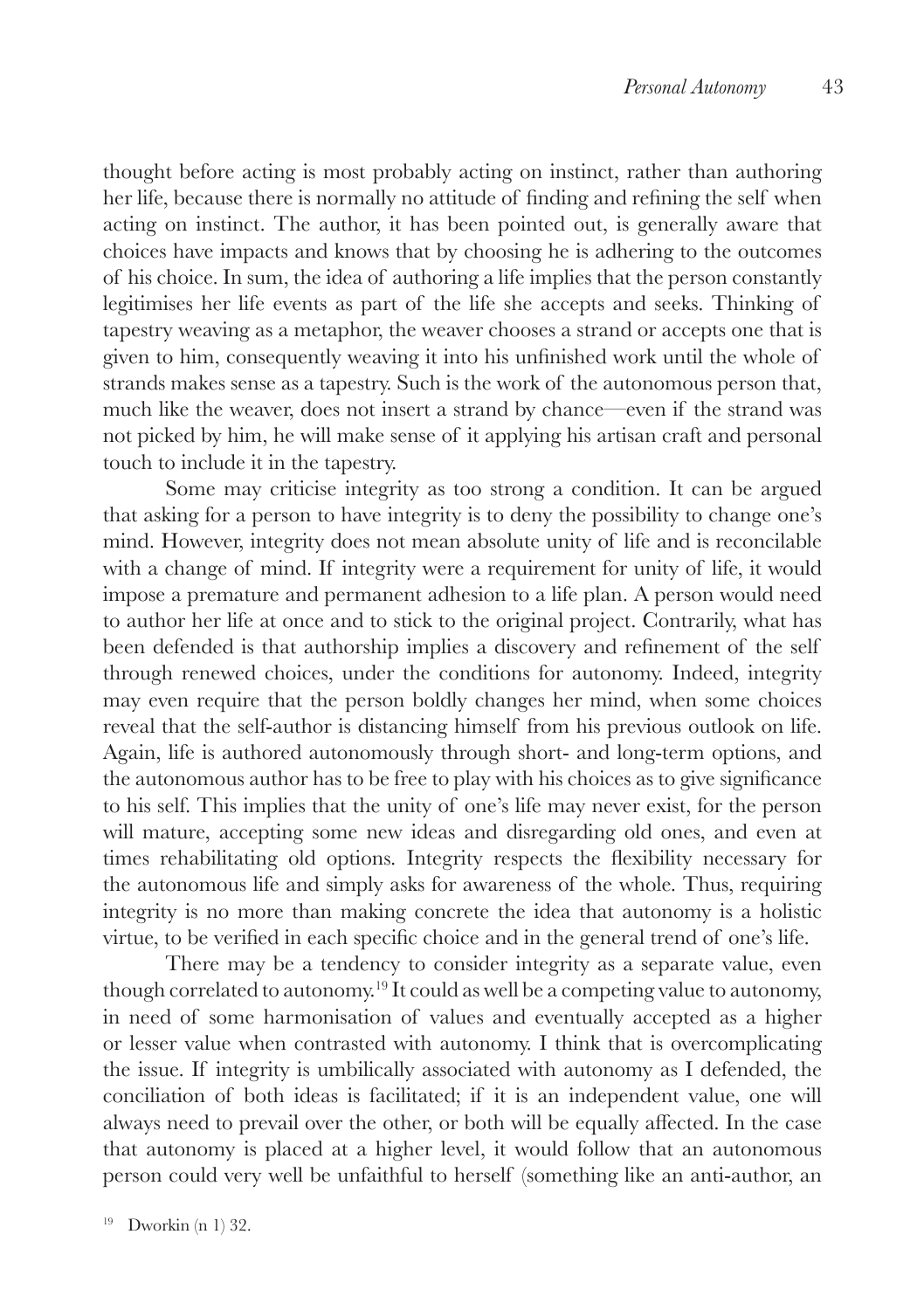individual set to dismantle any authorship choices), and autonomy would be no more than an ideal of legitimised incoherence. In the reverse case of integrity being placed at a higher level, it could follow that the autonomous person would never be allowed to change her outlook on life or, at least, that short-term options would be discouraged in favour of long-term commitments. Were the two at the same level, yet independent, we would enter into a paradoxical debate between the ability to change one's mind purported by autonomy and the necessity to be faithful to oneself purported by integrity. It seems easier to reconcile both according to the understanding that integrity in a weak sense is a condition to an autonomous life, as proposed above.

## IV. Responsibility and Autonomy

From the concept of autonomy here defined, one can draw a consequence of the autonomous life, that of holding the autonomous person responsible. Quante treats autonomy and responsibility as concepts of reflection, that cannot be explained in an isolated form and demand their interplay to be taken into consideration when explaining either one.<sup>20</sup> My claim is that the autonomous person can be ascribed responsibility for her autonomous life, i.e., can be confronted with the choices she makes and the life she chooses to author. This is arguable on the assumption that a person can only be held responsible for that over which she has power; or, in different terms when applied to choices, a person can only be held responsible for choices she made autonomously. Autonomy emerges then as a power; the individual, when acting with autonomy, has power over his choices. With power comes responsibility, for those who have control will have the consequences of their actions imputed to them. In this sense Quante affirms that 'a subject is the adequate addressee of an ascription of responsibility only if she has command of the properties and capacities to make her a rational decision maker', which for him means acting with autonomy.<sup>21</sup>

Contrarily to integrity, we are not stuck with irreconcilable values, because autonomy and responsibility coexist without being paradoxical. The autonomous person can always be held accountable for her autonomous choices, and the responsible person can certainly be autonomous in her choices. Responsibility should not detract autonomy, out of an idea of 'fear of freedom', $22$  because a person cannot be truly autonomous if she is not willing to accept the outcome of her choices. In this sense, someone who avoids choices because choices come

<sup>20</sup> Michael Quante, 'Being Identical by Being (Treated as) Responsible' in Michael Kühler, Nadja Jelinek (eds), *Autonomy and the Self* (Springer 2013), 254.

 $21$  ibid 260-261.

<sup>&</sup>lt;sup>22</sup> Dworkin (n 1) 67.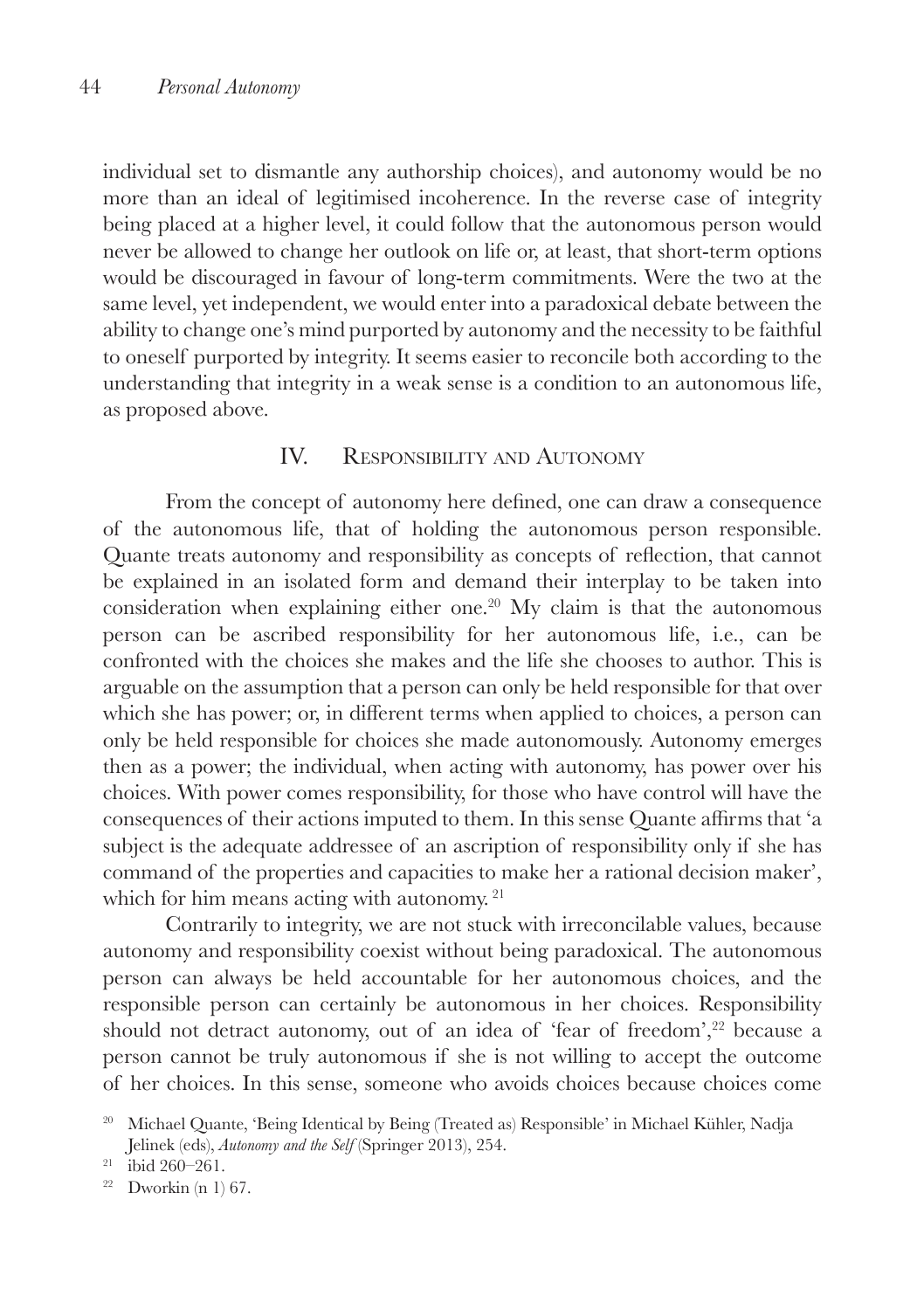with consequences is autonomous in a very poor sense, considering that avoiding choices is part of that person's autonomy. After all, if in being autonomous she is authoring her life, she has to be satisfied with the life she is shaping with all its consequences.

In fact, responsibility works in favour of autonomy when seen as a deliberation-aid, a factor taken into consideration when a person is about to act as to author her life. On the verge of choosing, the person considers all the adequate alternative options and assesses their implications. Implications are first assessed against the whole of the life, as to assure their conformity with an attitude of authoring: the person questions whether by choosing X over Y on the long-term she will keep in line with previous trends, inaugurate new perspectives on life or even reformulate old tendencies, or whether by choosing W over Z in the shortterm she will be coherent with her system of beliefs or her world view that inspire the personality and life she is authoring. This is mainly the concern of integrity. Responsibility, on its turn, adds to these considerations by making the person aware that there are inner and outer implications to her actions, on the way her life is being shaped and on the way others perceive and relate to her life. It makes the autonomous action or decision not only a matter of the inner realm, but relevant in terms of accountability, which implies that there is true autonomy when the person accepts being held responsible.

Notwithstanding, responsibility seems to be opposed to the possibility of changing one's mind. It is easily argued that holding someone accountable will impede the abrogation of a past decision or the adopting of a new attitude towards life issues. In our case, forcing A to keep the lease prevents him from buying a house. This perspective is false. If anything, responsibility is a strong device to enhance the chances to autonomously change one's mind. By holding the person accountable, one is ensuring not only critical self-reflection at the moment the person decides or acts, but also at every subsequent moment. A's liability for breach of contract is what translated this view on responsibility to our case. Thus, responsibility addresses concerns about arbitrary changes of mind, by preventing them: the autonomous person will ponder consequences when considering new perspectives for her life, and by doing so the procedure of autonomy is aggravated. Moreover, responsibility offers mechanisms to change one's mind by identifying the consequences that may oppose or prevent such a change and allowing the autonomous person to deal with them. Let us imagine a child faced with the option between studying and playing. At a first moment, the child opts for study. Later on, the child starts to consider the willingness to play, and ponders whether there would be any consequences to stop studying. We can admit the child has intellectual and emotional maturity to know study and play must be balanced. If the child is aware that playing at that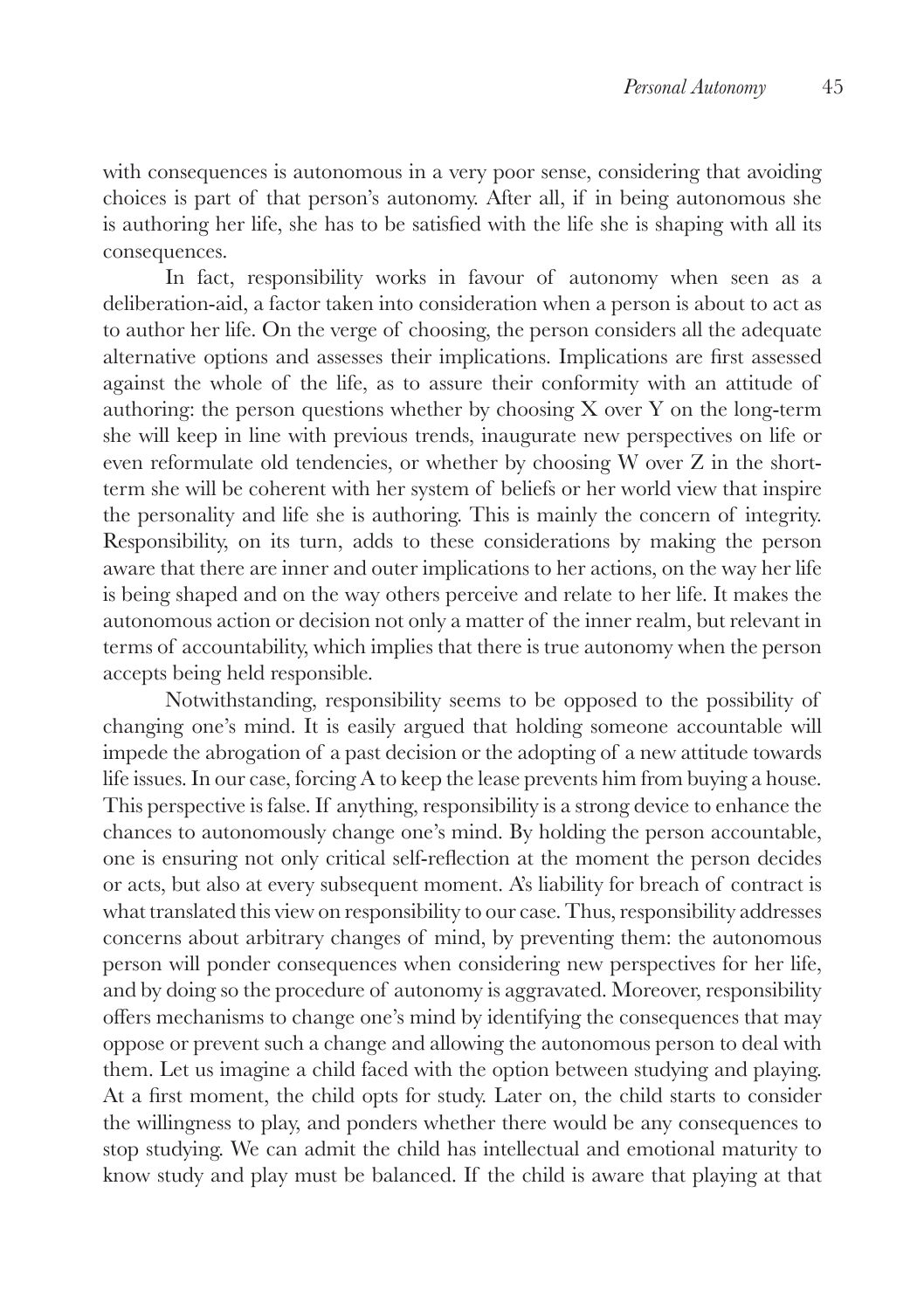time will directly impact a grade on the next day's test, and still decides to play, the child is being both responsible and autonomous. There was acceptance of the consequences, which were seriously considered, and an identification of the worth of playing with the life the child is authoring. The example is naïve, naturally.

## V. About the Paradox of Autonomously Promising and Autonomously Changing One's Mind

The need for the thick concept of personal autonomy I propose above, one which may be of use in explaining the phenomenon of contract as promise, is strictly linked with the paradox of promising and changing one's mind for the autonomous person. In this Chapter, I will start by debating the worth of both promising and changing one's mind in face of the ideal of personal autonomy. Analysing the paradox will put to test the thick concept of autonomy explained above, assessing whether it offers a way out of the paradox while remaining consistent with the ideal of personal autonomy.

#### A. Understanding promises in general

Kimel defines promising as 'the practice by which people voluntarily undertake obligations to others'.23 Along the same lines, Hogg says that 'a promise is a statement by which one person commits to some future beneficial performance, or the beneficial withholding of a performance, in favour of another person'.<sup>24</sup> The necessary elements of a promise, verifiable in any promissory event, are the assumption of an undertaking (commitment and obligation may or may not be interchangeable concepts) by a person to the benefit of another. By promising, the promisor is agreeing to act (or omit an action) to the benefit of the promisee, which can or not be the sole beneficiary of the promise. Regarding the benefice, it is possible to say that the promisee is always a beneficiary, even if the only benefit he acquires is the fulfilment of the promise itself to the immediate benefit of a third person or the promisor himself (v.g., a mother can ask her son to promise her he will quit smoking, and in fulfilling that promise it is clear how both benefit: the son, in his health, the mother, in her motherly concern for the well-being of her son). Recalling our case, A promises to lease from B, undertaking to pay rent for the period of three years, and in this case B is beneficiary of that promise, a benefit that translates into receiving rent. Reversely, B promises to lease to A, undertaking

<sup>&</sup>lt;sup>23</sup> Dori Kimel, From Promise to Contract: Towards a Liberal Theory of Contract (Hart Publishing 2003) 27.

<sup>24</sup> Martin Hogg, *Promises and Contract Law: Comparative Perspectives* (Cambridge University Press 2011) 6.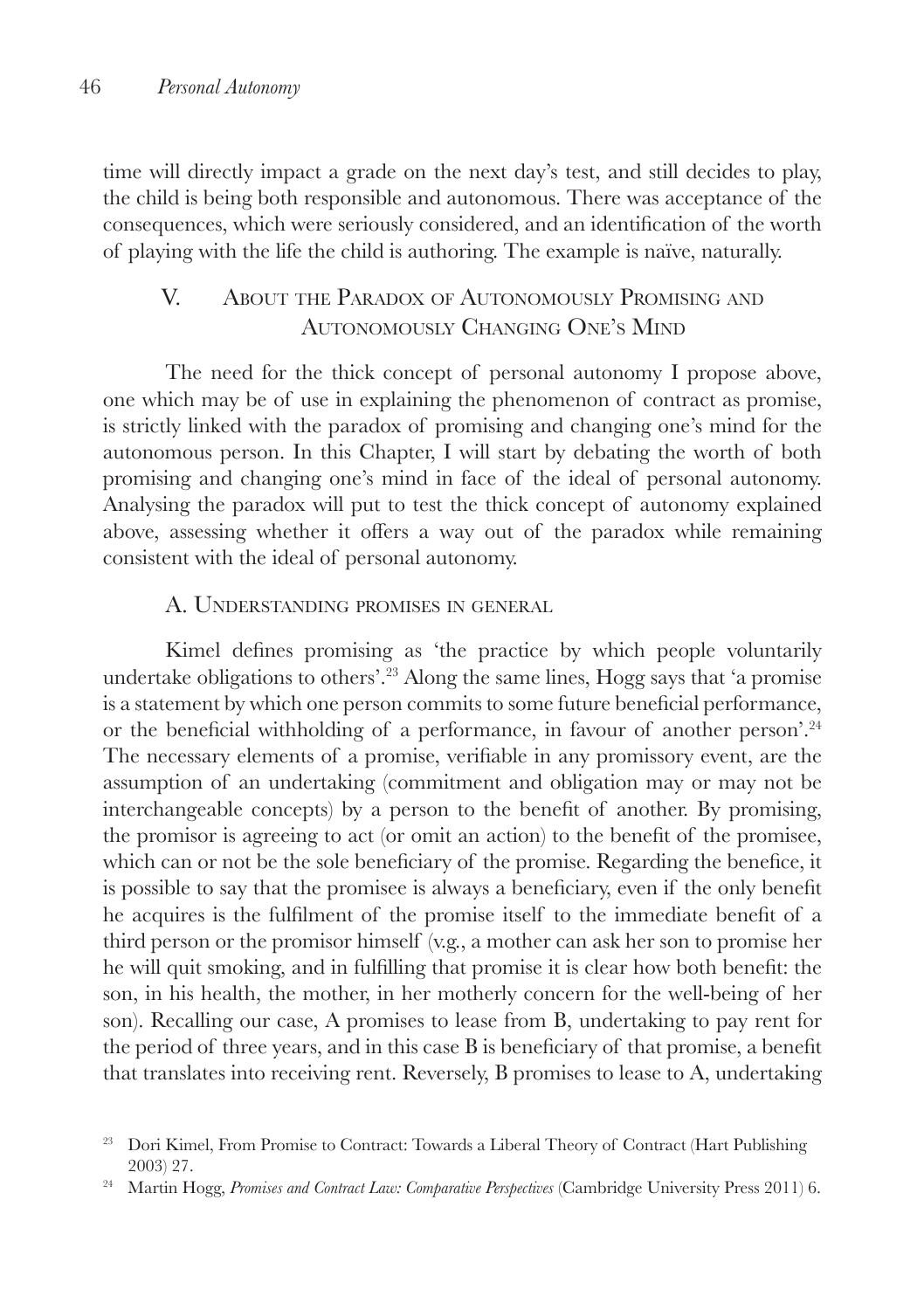to allow A to live at the property, and A is beneficiary in that B cannot pursue an unmotivated eviction.

The voluntariness of the promise is, in my view, an incidental element of the promissory events, although a commonly perceived feature. Ideally, the assumption of obligations should be done voluntarily, but life provides us with various situations in which obligations end up being imposed without much questioning as to their validity (v.g., the parental obligations that come from parenthood, to which no one expects the parents to assent). The language of the promise involving an undertaking or obligation is justified on the accountability that normally comes with a promissory event: what distinguishes a promise from a resolution is, indeed, the fact that someone will be able to demand the fulfilment of the promise. The promisor enters a commitment, whilst the person who makes a resolution simply expresses the desire for the adoption of a conduct that, in her failing to do so, will not defraud an expectation. No doubt the promisee can also be coerced to accept the undertaking, or may be surrounded by circumstances that impede his freedom. The fact that the promise is entered into without voluntary assent by the promisor does not, in my view, change much of its character: rather, it only shows that there are voluntary as involuntary promises. However, the value of these is different: it will be readily accepted that justice demands caution when it comes to the enforcement of involuntary promises to the point of accepting that the promisor does not conform to his commitment. This is why I did not include enforcement as an essential element of a promise, because enforcement and accountability are in different levels: the former implies mechanisms that tend to provoke the fulfilment of the promise, whereas the latter merely implies that someone (normally, the beneficiary or promisee) will be expecting fulfilment of the promise and seek to enforce it, even though it may be unfair.

#### B. Promises and personal autonomy

Promising is, foremost, a social practice.<sup>25</sup> There may be various reasons for promising, ranging from external to internal, from egoistic to altruistic. The qualification of a promise as a contract adds, to whatever these reasons are, the wish to enter into a contract, or better, to create a legal relationship that covers the promissory relationship. It is not only that B wants to make some money by leasing the property, B wants to receive the money within a contract that sets the rules in place. Notwithstanding, these are all motives, and personal autonomy is

 $25$  Many attempts at understanding promising rely on such an assumption. For instance, Fried (according to the account by Kimel (n 21) 10) centres his explanation of the nature of promising in the fact that it is a social practice, and Hogg's definition of promise ((n 22) 4) starts from the idea that an empirical perspective can help best elucidate what is a promise.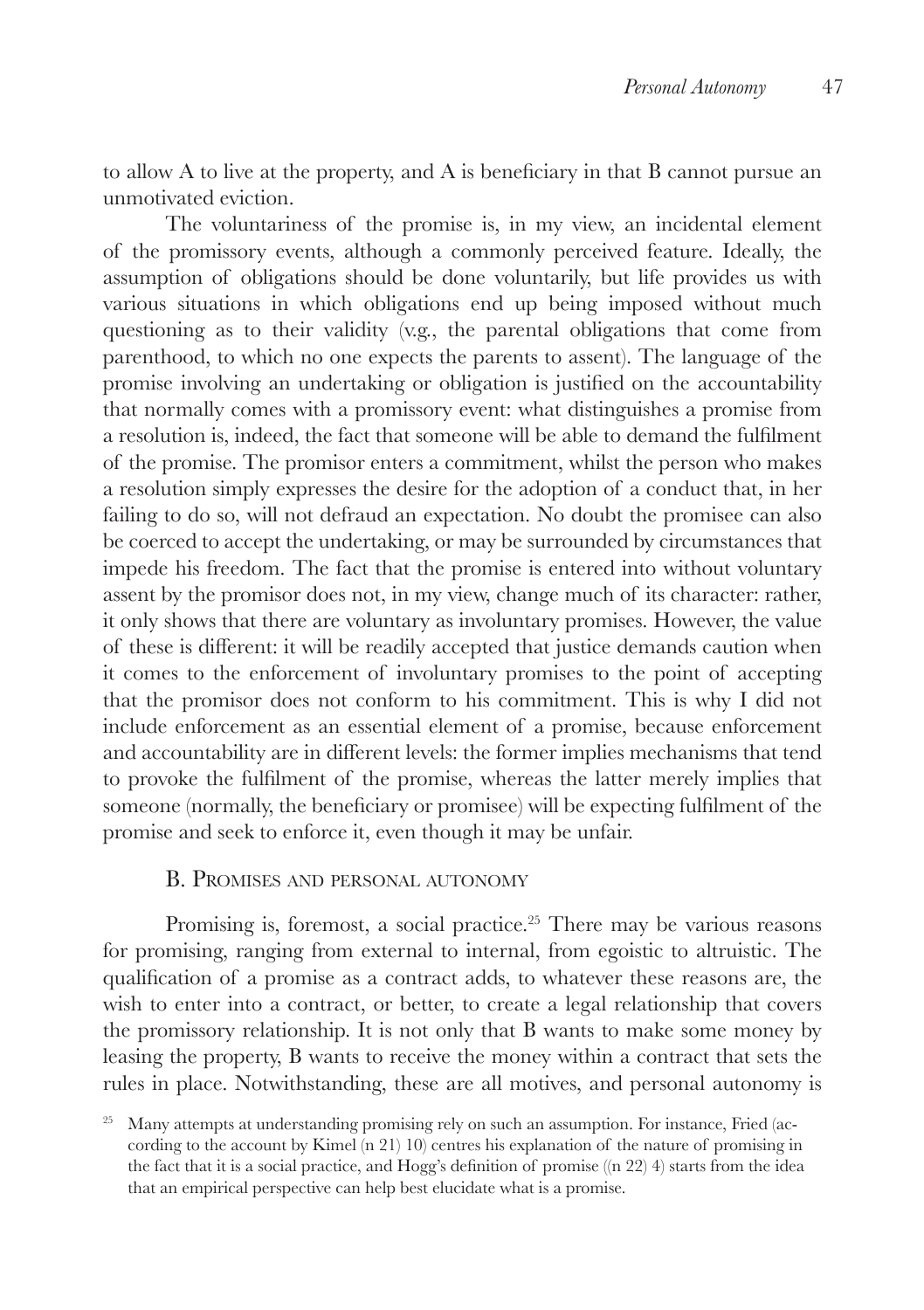both motive and justification. People promise because they can, and their ability to do so is—outside of coercion or external impositions—a virtue of their autonomy as individuals; also, the value of the ability to promise is normally grounded in autonomy.

Autonomy as a motive for promising seems to compete with other motives: one cannot exclude that human beings may be tempted to commit themselves merely on the grounds of their ability or need to do so. This is a line of enquiry of difficult pursuit in a paper like this one, which does not cover behavioural sciences.

More relevant to my enquiry is autonomy as an explanation and justification for promising and its worth. I do not intend to explore other justifications of promises and their worth, for there may be many moral aspects that justify it (e.g., the claim that trust is valuable and can be created by a promise). Promising is valuable as an autonomy-maximising device, $26\frac{27}{27}$  assuming that what maximises a good is in itself good. The ability to commit oneself through a promise is almost an inevitability of authoring one's life autonomously, for without the ability to promise the range of autonomous choices would not be complete. As argued above, personal autonomy is an ideal of self-authoring that requires the possibility of committing to a sufficient variety of long- and short-term choices. Promising, as claimed now, is a mechanism of self-commitment that presents the possibility of making short- and long-term undertakings binding to the promisor. The connection between both in this aspect is almost immediate: promising is one of the modalities of authoring one's life in an autonomous way, broadening the adequate range of options in quality and quantity, naturally only when promising respects the others conditions for autonomy. Moreover, promising gives origin to solid commitments, which is in line with my claim that integrity is a condition for autonomy. Binding oneself through a promise is an exercise of integrity that indicates that the promisor acknowledges the desirability of a reinforced form of commitment, for which he will be accountable. Indeed, the accountability of the promisor shows the soundness of his self-authoring endeavours, because by

<sup>&</sup>lt;sup>26</sup> Fried (according to Kimel (n 4) 1) does not use the expression and talks in terms of freedom: 'In order that I be as free as possible … it is necessary that there be a way in which I may commit myself '. On these grounds, Kimel says Fried's idea is that of promising as a freedom-maximised device, from which I borrowed the concept to the expression used. Freedom and autonomy have blurred conceptual borders, which would be hard to trace here; therefore, I have avoided the use of the word freedom.

 $27$  Accepting promising is an autonomy maximising device does not equate to accepting that indiscriminately promising will ensure or favour autonomy. Quite the contrary, as Kimel notes ((n 4) 3).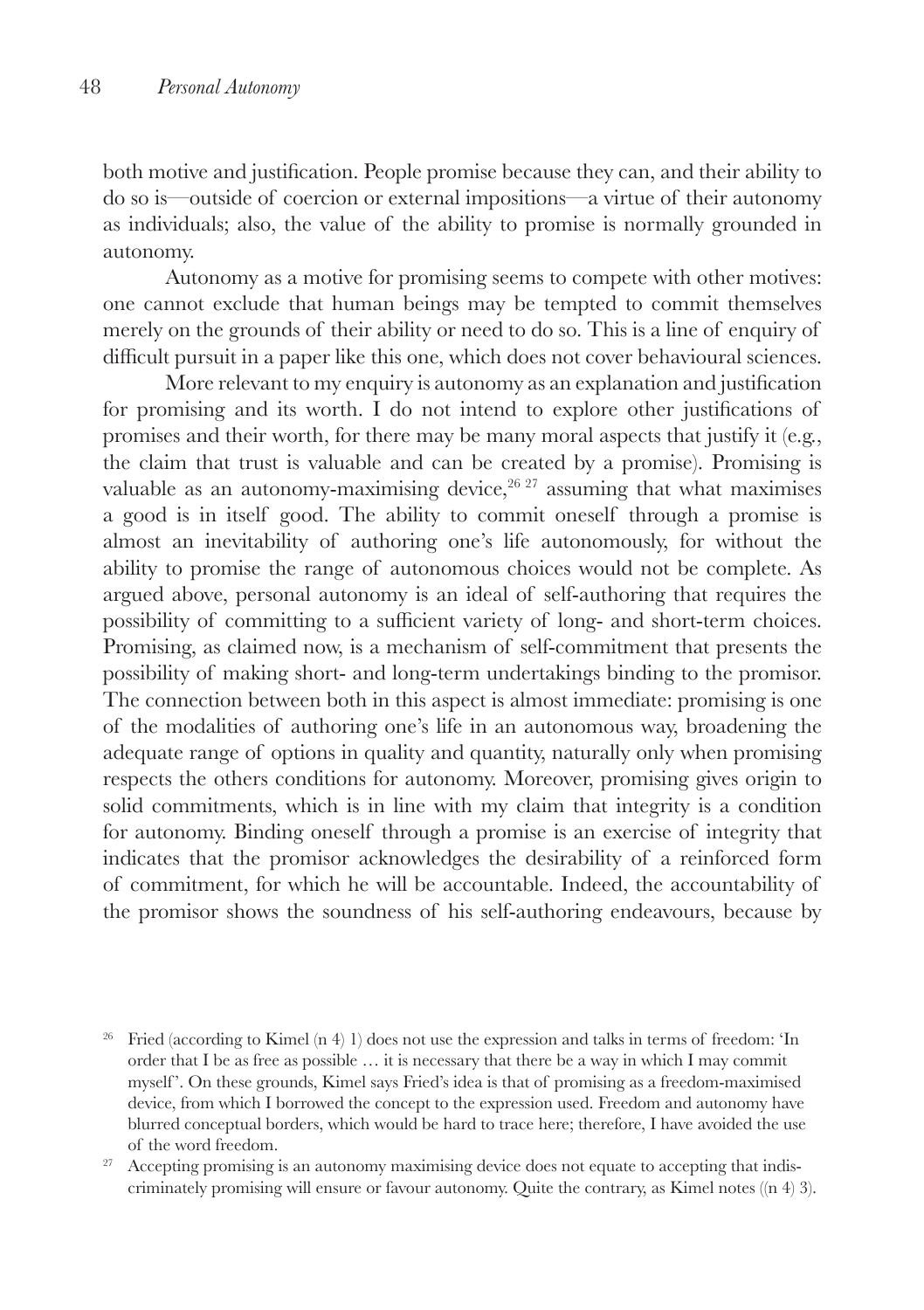accepting a commitment the promisor is authoring his life with some degree of permanence.

#### C. Autonomy and the possibility of <sup>a</sup> change of mind

A change of mind can take a multitude of forms: it can mean adopting a totally new idea, rejecting an old conception, updating a previous understanding of reality, conforming a taste to novelty *etc*. What seems necessary is that the person transitions from a mental state of affairs to another, rearranging the factors that will be determinant in making self-authoring choices. Thus, a change of mind in this case is not solely concerned with the world of ideas or representations; it looks at the person's mentality shifts that are translatable into new opportunities for selfauthorship.

The concept may come up as hermetic, but what concerns us is the autonomous person and the ability she has of readjusting the train of thought that lead her to previous choices or will condition future choices. Truly, any intellectual or emotional phenomenon with the potential of impacting choices can be called a change of mind for this effect. One of the most impressive illustrations of a change of mind is the acquisition or development of maturity while growing up: almost every person, during the transition from childhood to adolescence, and then from adolescence to early adulthood, will contact with new ideas that replace old ideas and with new realities that will require the person to form an original (as regards her mind) opinion.

The change of mind is a virtue of the autonomous person that, by itself, can occur outside the conditions for autonomy. It cannot be required that the transformation of the mental state of affairs of a person occurs only with respect for the conditions for autonomy, for the autonomous person can have no control over many of the life events that imprint new perspectives in her mind. In fact, it could be argued that most intellectual and emotional events that provoke a change of mind are exogenous, attributable to other persons or to general life circumstances rather than to spontaneous and critical self-reflection ordered at a change of perspective about life. Additionally, changing one's mind is not required by autonomy, considering that in theory (and maybe in practice, although examples all seem to be open to exceptions) a person can have a deeply entrenched system of beliefs and a rooted perspective on life that will not be affected by any kind of external event and that, when subject to critical self-reflection, will invariably end up unaltered. It is thus relevant to add the words "possibility to" to the expression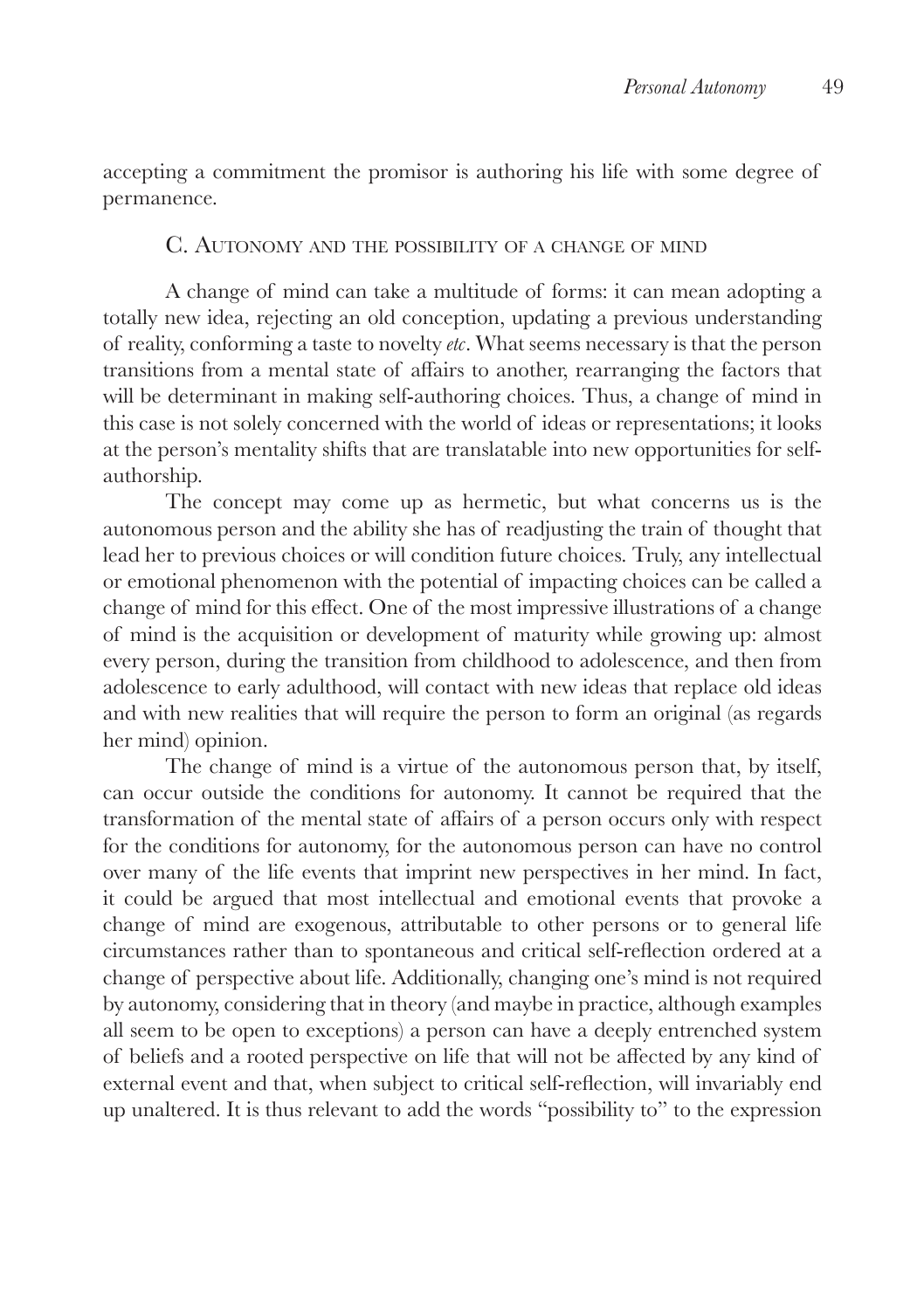"change one's mind", in order to emphasise that this is something that can potentially but does not need to occur.

Within the framework of an autonomous person's life, assuring the possibility to a change of mind is essential. It is required by the condition that autonomous choices can only arise from an adequate range of options, which will positively be broadened by facilitating changes of mind. The adequate range of choice is primarily verified (as to its fulfilment as a condition for autonomy) according to the state of affairs presented at the moment the person will choose. But the possibility of a change of mind brings to the moment of choice potential future alternatives that would be impossible to consider if it were not for a change of mind being allowed. That is, when confronted with the moment of choice, the person will be able to decide with autonomy not only because there is sufficient quality and quantity of alternatives, but also because the future alternatives that are somehow incompatible with present choices are available through the "scape valve" of a change of mind. Furthermore, accepting changes of mind removes, from the perspective of the author of his own life, an autonomy-impairing fact: the 'fear of freedom'.28 This 'fear of freedom' is, in fact, fear of the implications of acting with autonomy. It is expected that a conscious person acknowledges the future implications of her choices, and sometimes that can be an obstacle to autonomy, when the person prefers not to choose or decide in order to avoid making the wrong choice. Allowing a change of mind to be in the perspective about the future of the autonomous person reassures her that, in general, a bad decision is potentially revocable or changeable, which prevents the crisis over having to choose in an allor-nothing attitude.

#### D. UNVEILING THE PARADOX

The relationship between autonomy and promises is apparently paradoxical. On the one side, there is the view that the ability to promise maximises autonomy. On the other, promising appears as a commitment that impairs autonomy by holding the promisor accountable and thus preventing that at a later stage he prefers an alternative choice to the one he made when promising. It seems as if promising has to be amongst the person's options to enable an autonomous choice and that by fully committing herself she is benefiting from an autonomy-maximising device, while in fact she is forfeiting the possibility to change her mind: the paradox tells us that the autonomous person would be paralysed by the fear of freedom.

There would be no paradox if promises were easy to disregard. That being the case, promises would seem to be fully in accordance with the thin ideal of

 $28$  Dworkin (n 1) 67.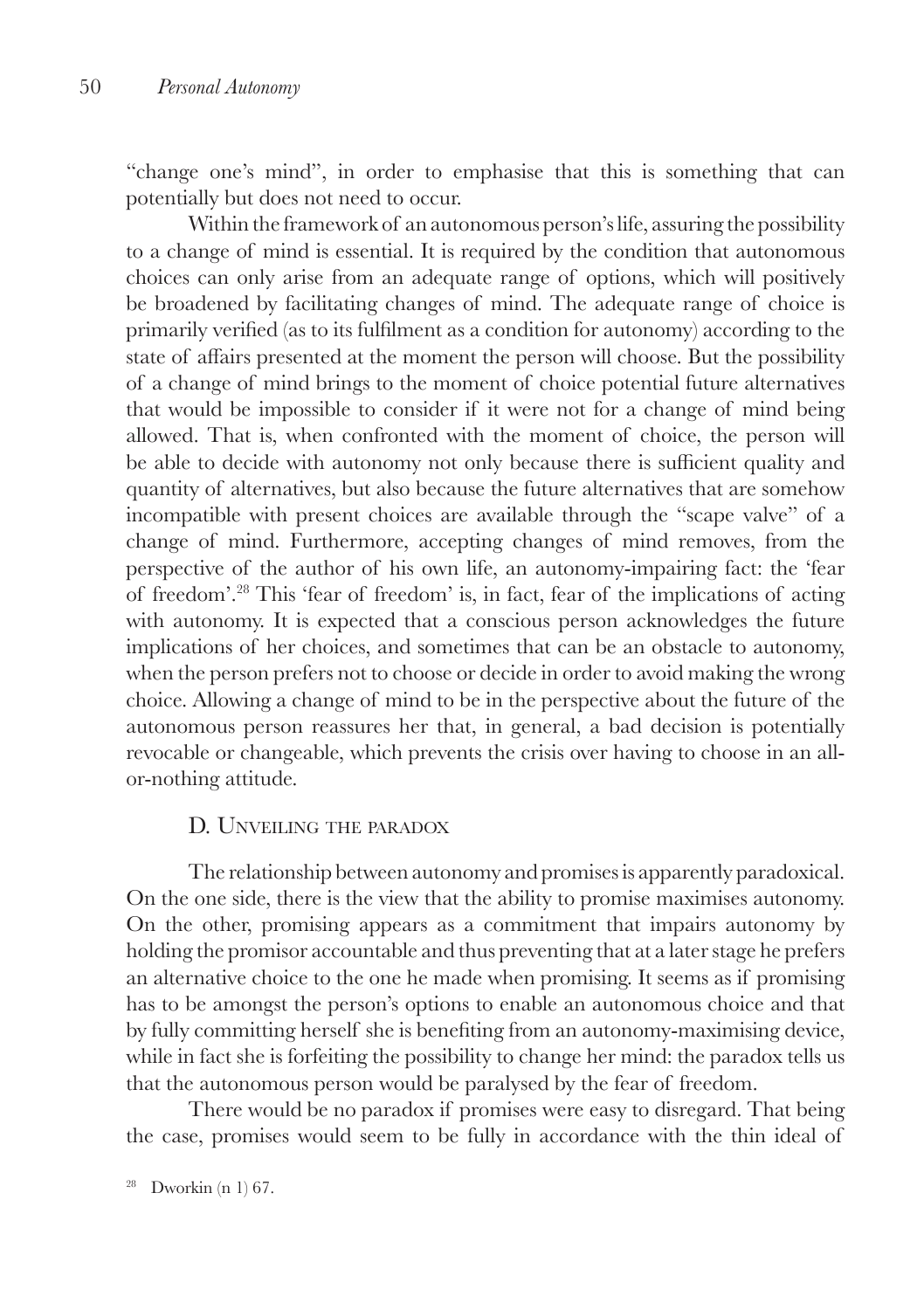autonomy and there would be no place for a 'fear of freedom'. However, we see how promises are backed by enforcement mechanisms that at least highly discourage non-performance of the promissory undertaking. Are these totally unjustifiable in an account of promising relevant for the autonomous person? The answer is to be found in the condition of integrity and in the value of responsibility. Both ideas give good reason to accept promising as an autonomy-maximising device. Integrity, asking that the autonomous person exerts autonomous choices contemplating the whole of her life and the necessity to be truthful to and consonant with the self she is seeking to author, allows us to view promises as one of the preferred ways of shaping one's life. Autonomy that respects the condition of integrity is present in many modes of choosing, but the choices included in a promise respect it more patently. The accountability that the promisor accepts reveals his level of reflection in the whole of the life he is authoring, by being sufficiently sound in principal that a more permanent level of commitment does not scare him away from living the autonomous life. As regards responsibility, it is worth recalling that it enters with autonomy in a list of relevant values, thus allowing a claim that if, for one side, autonomy may ask for a greater level of flexibility on one's commitments (especially considering the possibility of a change of mind), for the other it is not an absolute value and needs to be harmonised with other equal worth values. On the harmonisation between these, I concluded that responsibility works as a deliberation-aid to the autonomous person, a moral side-constraint, considering particularly that true autonomy exists when the autonomous person willingly accepts responsibility. Consequently, given that promising is a way of willingly accepting responsibility for an undertaking, it is easily inferred that promising maximises autonomy and the fact that a person cannot get out of a promise without a consequence is actually an encouragement to choices having to be made with a high degree of autonomy. I am lead to conclude that the paradox of promising being at the same time in favour of autonomy and a limit to it is apparent, for autonomy itself agrees with the limitations to one's life imposed by the entering into promises in virtue of the condition of integrity and of its interplay with the value of responsibility.

#### VI. AUTONOMY AND CONTRACT LAW

So far, I have explained how I see personal autonomy, its conditions and interplays with responsibility, with hints at contract law. Additionally, I have sought to open the debate about the nature of promises and to give an autonomy-informed account of the act of promising, dealing with the most pertinent problems that promising poses to the autonomous life. These were not "diversion manoeuvres"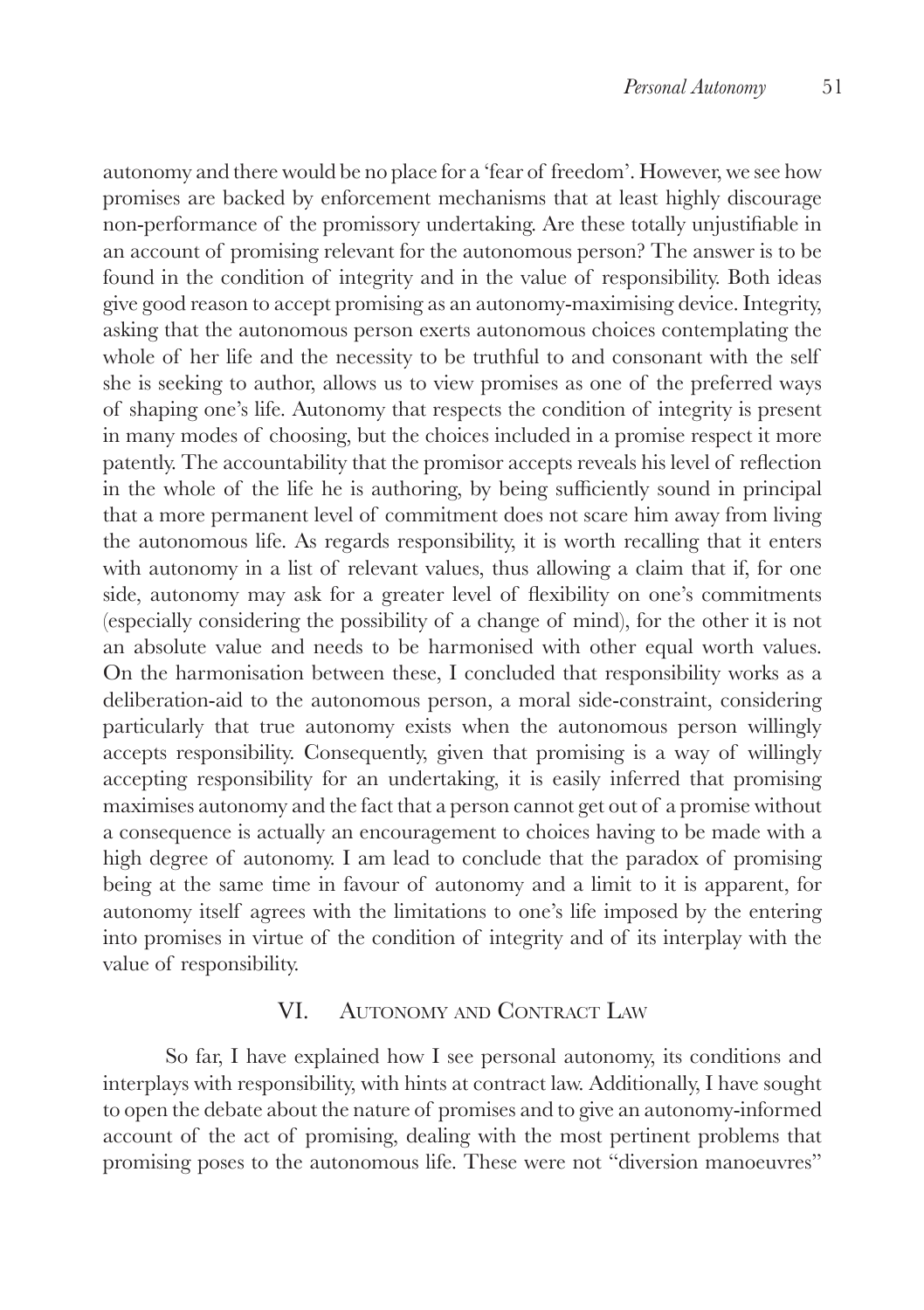to avoid the line of enquiry I chose to follow in this paper: they already addressed many of the concerns about contract as promise in the context of an autonomous life. Simply, the debate required a certain degree of background assumptions that had to be formulated and tested. In this chapter I will finally offer a reading of contracts informed by the ideal of personal autonomy.

## E. Contracts and the maximisation of personal autonomy

If anyone was asked what institution of law conforms the most with the ideal of personal autonomy, advancing contract as an option would be a safe bet. Contracts are, by essence, a legal institution destined to fulfil the individual aspirations of conforming one's life within a legal binding framework.

Within the law of contracts, freedom of contract has a special place as an autonomy-inspired aspect. If the capacity to self-impose an obligation is a 'logically-antecedent freedom',<sup>29</sup> the idea of freedom of contract is a first and most expressive reflexion of that capacity in the legal realm. Freedom of contract is a principle or idea accepted by most jurisdictions that implies the liberty in deciding whether or not to enter a contract, the independence to choose what type of contract to celebrate and the possibility to conform the contract through the inclusion of some provisions and the exclusion of others. Its importance for a legal system is evident in the Draft Common Frame of Reference,<sup>30</sup> which phrased it as a main principle:

II.—1:102(1). "Parties are free to make a contract or other juridical act and to determine its contents, subject to any applicable mandatory rules."

Along the same lines, the Art. 0:101 of the *Principes directeurs* places freedom of contract as a major governing principle of this prospective European Private Law:

Each party is free to contract and to choose who will be the other party. The parties are free to determine the content of the contract and the rules of form which apply to it. Freedom of contract operates subject to compliance with mandatory rules.

There can be multiple reasons for the relevance of freedom of contract, such as economic and social factors, but its role as an autonomy-maximising mechanism

<sup>29</sup> Kimel (n 4) 1.

<sup>&</sup>lt;sup>30</sup> Von Bar Commission, 'Draft Common Frame of Reference' <https://www.law.kuleuven.be/ personal/mstorme/DCFR.html> accessed 03 March 2019.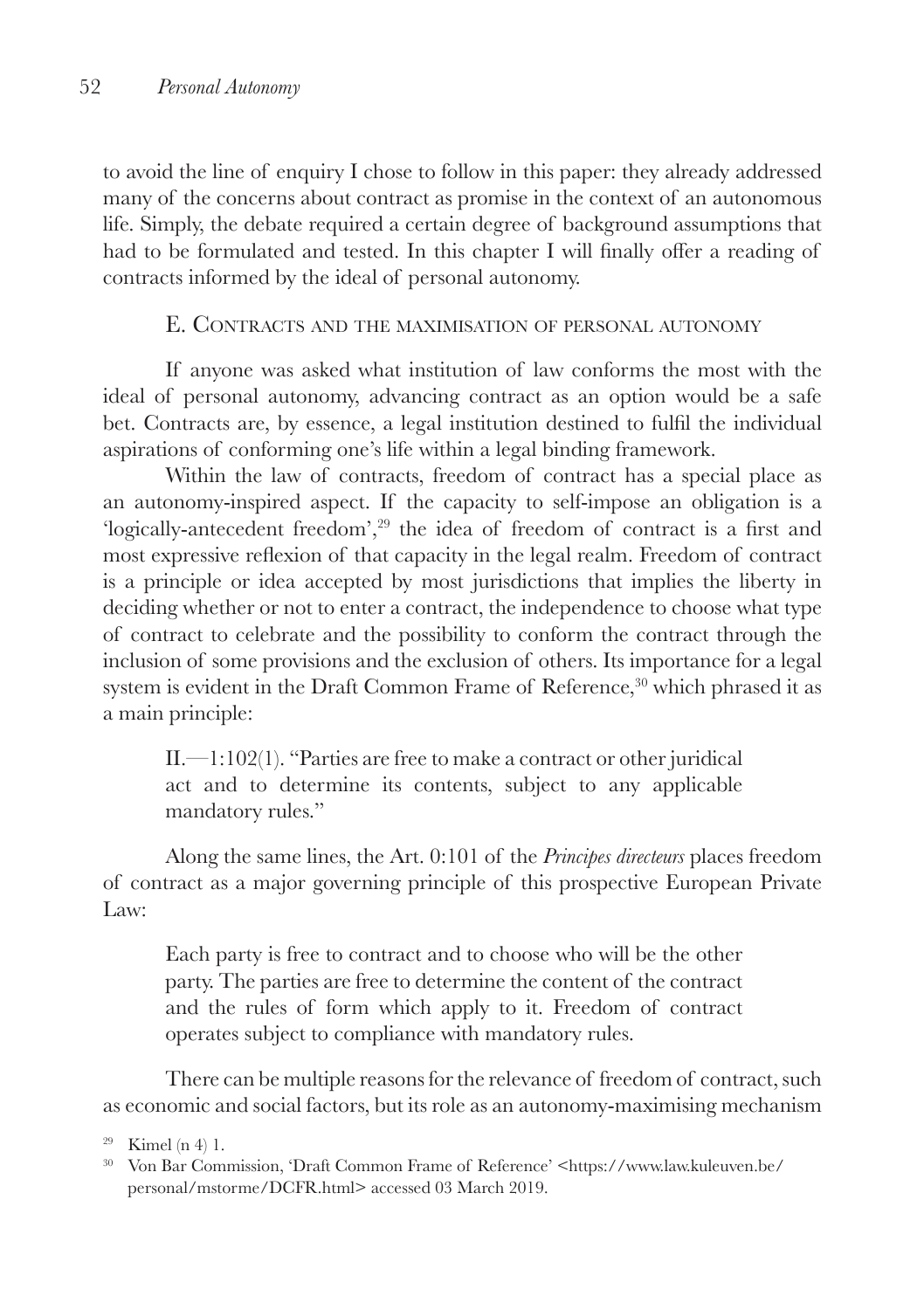is what matters for the effect of this paper. By opening up the contractual practice in its formation stages to various alternatives (negotiation and effectively entering into a contract), freedom of contract assures the fulfilment of the conditions of autonomy from the moment the parties are called to make their first contractual decision (that of starting negotiations that may lead to the formation of a contract). Firstly, there is adequacy of options both in quantity and quality: the parties can decide what contract to celebrate, adapt some of the legal terms and reject others, introduce mutually agreed provisions; previous to that, they can decide whether or not to start a negotiation, and in the end—even after the whole of the negotiation had been done—they can withdraw before accepting the final terms (subject to possible consequences, that are of very exceptional nature, such as situations of trust leading to pre-contractual liability). In our case, it is open to A and B to enter into a lease or not, to decide the moment they start negotiating, the type of contract they will celebrate (B could sell instead of lease) and, ultimately, until there is effectively a contract both A and B can say they are no longer interested in entering into a lease. Secondly, the kind of deliberative procedure that freedom of contract causes favours the condition of integrity: by opening up so many potential choices, there is an increase in the parties' awareness that there are many possible solutions to their deliberation, deeming the choice ultimately made as a more matured and well-thought through one. Recalling the lease, A has the time to consider the commitment a three-year lease represents in terms of paying rent and may decide to employ the rent money to obtain a loan and buy some property.

Additionally, even though not immediately related with freedom of contract, contract law includes provisions that assure sufficient maturity (viz. minimum age to independently exercise some rights) and the absence of factors vitiating the will of the parties (namely by declaring void contracts entered into without independent deliberation provoke by external interferences), thus ensuring the emotional and intellectual capacity of the parties. In this matter, the doctrines of mistake and duress are of particular importance and evidence how the law is concerned with having an autonomous decision to bestow upon it the binding force of contract.

It may be questionable whether contract law has as its main reason the protection of the parties' autonomy. Some might argue that freedom of contract militates in favour of such conclusion, namely on the grounds that all contract law can be read as either a result or an exception to freedom of contract, which in turn is an autonomy-maximising device. That is, the rules that preside over contracts are seen as forced by the demands of freedom of contract or as legal restrictions to the scope of said freedom, in a way that all contract law revolves around freedom of contract. We may call this perspective the maximalist view of freedom of contract, and immediately point out that it neglects other ends and functions of contract law such as the facilitation of economic transactions and the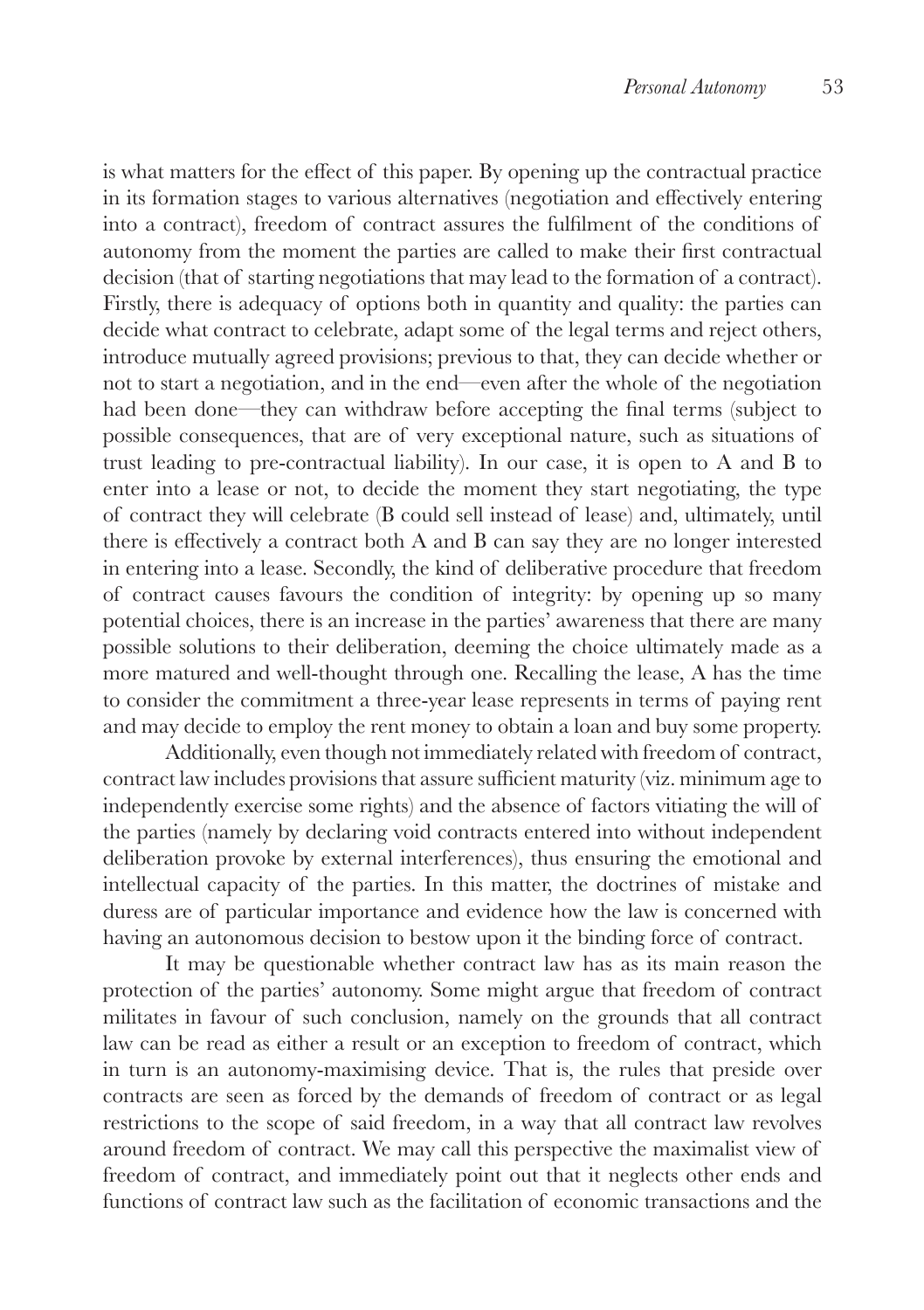prosecution of other types of policy. In my view, these other ends and functions serve to show that freedom of contract is not the main value within contract law, but certainly one of the most relevant amongst others (especially the facilitation of economic transactions between individuals). That being the case, I would argue that personal autonomy is amongst the most valued ends prosecuted by contract law, in equality with some others already mentioned.

Even though personal autonomy is not the main reason for contract law, the fact that it is one of the most relevant ones implies that a reading of contracts within the framework of personal autonomy is reasonable. As I started by delimiting in this paper, autonomy has to be able to justify the ability to be bound by contract, while solving the paradox that an autonomous person bound by contract will not be able to easily change her mind. Again, the other values prosecuted by contract law can have answers to these questions: v.g., the need for protection of economic transactions can justify the ability to be bound by contract and the limitations to the possibilities of leaving a contract. However, in spite of all other alternative values, autonomy must answer the concerns raised by contract law. Otherwise, the value of contract would be undermined, at least to those who most directly benefit from this institution (the parties).

## F. Challenges that contracts pose to the ideal of autonomy

In Chapter II I explored the assimilation of contract as promise proposed by the doctrine of the same name. The main conclusion was that contracts are qualified promises, i.e., promises to which the law confers relevance by attaching to them legal enforcement mechanisms. Kimel seems to refuse such *tout court*  assimilation, at least to a certain extent, when he affirms that seeing contract law as a system of enforcement of promises can lead to a situation in which promises are enforced outside the prevalent 'nonlegal habitat for promissory activity'.31 I do not wish to contend the idea that promises are surrounded by a particular environment that offers norms (namely, for enforcement) that can be different than those offered by contract law. Notwithstanding, the problems identifiable in promises are in many ways similar to those posed by contracts when reality is read under the light of personal autonomy.

A first aspect is that contracts, or rather, the possibility of entering into a contract, are a demand of personal autonomy. The ideal of personal autonomy as the self-authoring of one's life requires that there is at least one legal institution presenting the individual with a means to self-regulate aspects of his life, especially when rightly understood that self-imposition of obligations can be an autonomy-

 $31$  Kimel (n 4) 18.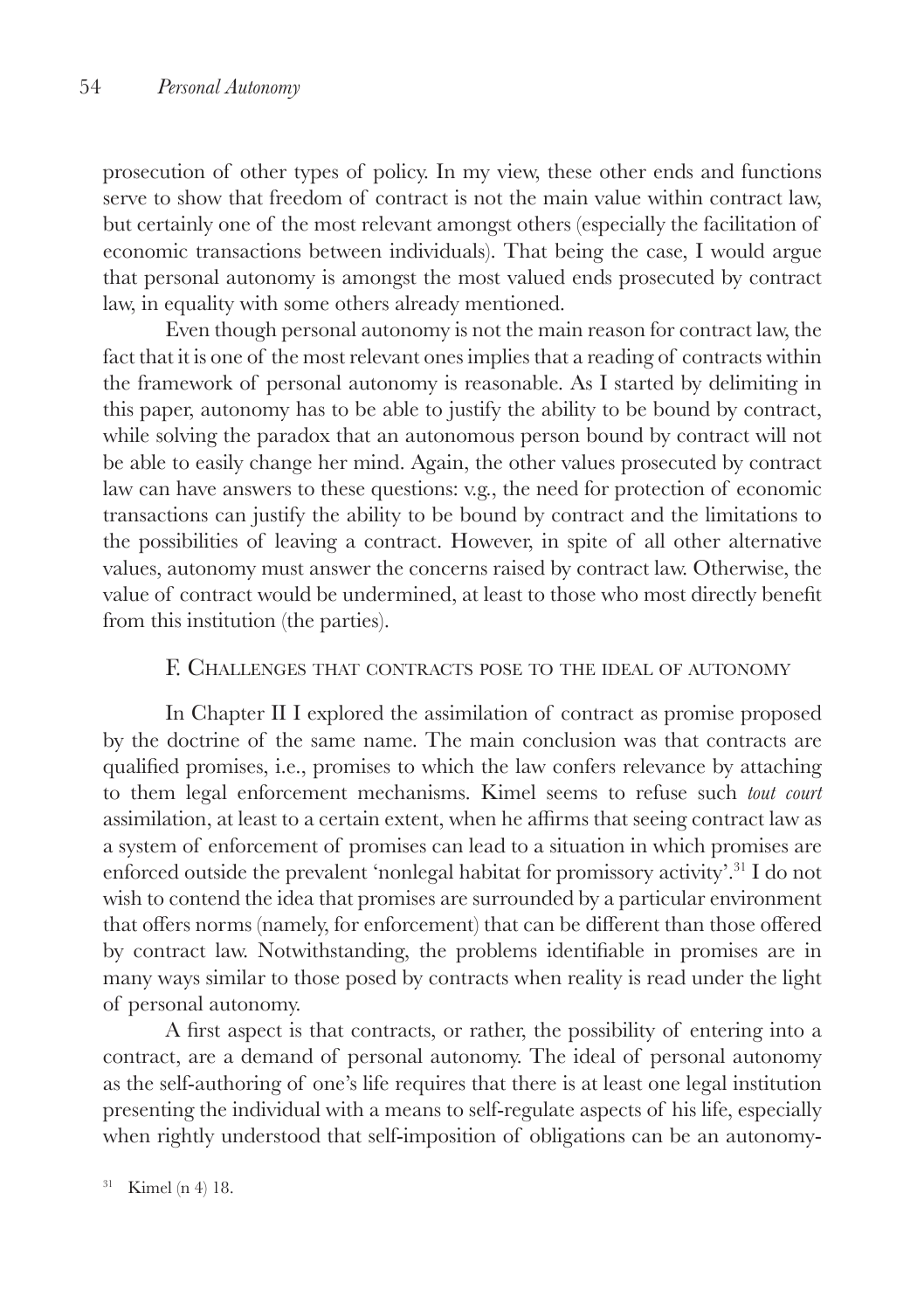enhancing feature. Contracts, much like promises, create an obligation to an undertaking that is grounded on the agreement of the parties, promisor and promisee. The existence of the possibility to enter into a contract significantly increases the quantity and quality of alternatives of choice, which then reflects as the improvement of one of the conditions for autonomy (much of what I said regarding freedom of contract applies here). Claiming that contracts are a demand of the ideal of personal autonomy may be a stretch, for other alternative commitment methods could exist (e.g., promises in general, without legal framework, could perform the same autonomy-enhancing function as contracts). Nonetheless, the importance of contracting for the autonomous life is less connected with the absence of alternatives than with the necessity that the autonomous person finds a specific alternative in the law, to which she has a legitimate expectation considering that entering into legally relevant relationships is a way to author one's life valuable to many individuals. In our case, A, looking for a house, can either buy one, rent one, or borrow one from a friend. The law of contract offers three contractual devices (in fact, many more) that allow A to achieve his goal. A would not be autonomous, he would not be able to live an autonomous life deciding where to live and how to get a house, if contract law did not offer the contractual types of buying, renting and lending.

A second aspect is the binding force of contracts, which seems in disagreement with the ideal of personal autonomy. Under normal circumstances, a contract is celebrated in view of the fulfilling of the contractual promise, and for that effect it is endowed with legal enforcement mechanisms. On one side, this is a feature that enhances autonomy, because it provides a binding alternative of choice for those who seek it. The autonomous decision of A to rent an apartment is truly autonomous because he can get a lease for three years, allowing A to plan and author his life, which would not be as easy if no guarantee of having a house was in A's horizon. On the other side, entering into a contract poses the same problem as promises: it seems that the promisor (party to the contract) is bound by his promise without an alternative or the possibility to change his mind. In fact, a change of mind concerning the suppositions the person took into consideration to accept the bargain is normally deemed as irrelevant for the effect of contractual validity (which is assessed at the moment of formation of the contract) or getting out of the contract. Most of the legal mechanisms that allow one party to get out of the contract are rooted in the value of autonomy: e.g., the doctrine of frustration opens an exit in the contract on the grounds of a change of events, and not a change of mind. As I defended regarding promising, accepting the condition of integrity helps us realise that the level of compromise which arises from a contract is consonant with the value of personal autonomy. Contracting is, perhaps to a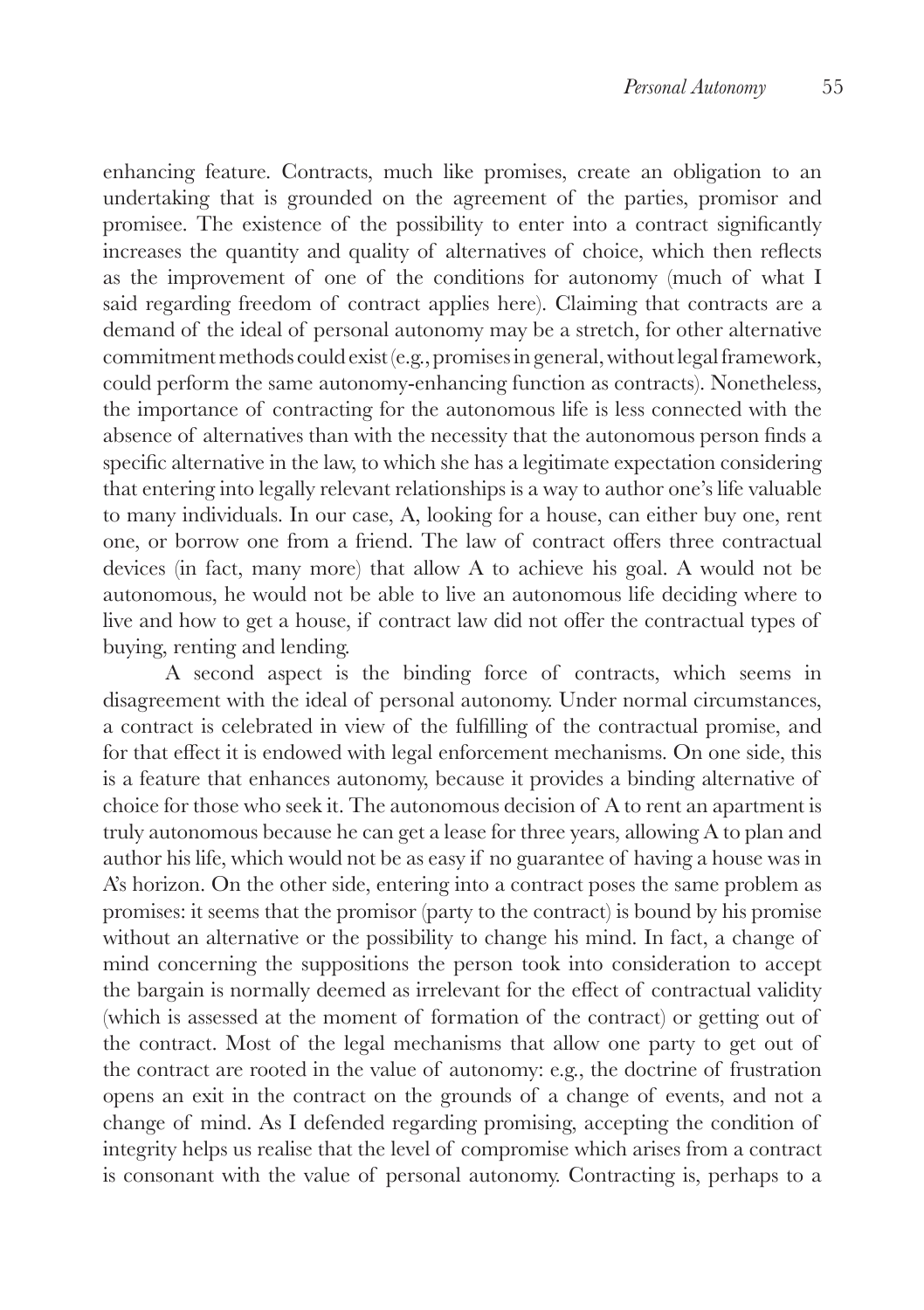higher degree than promising, a privileged way of showing soundness of principle when acting autonomously, for by entering into a contract a person is deliberately assuming a legally protected commitment that is thereafter part of her obligations both in a moral and in a legal sense. Moreover, contracting is also a privileged way of assuming responsibility in an aggravated way, because a breach of contract brings about serious consequences for the party in breach.32 In our case, B decided to rent her house; she could have sell it, but she preferred the commitment to a tenant for three years in exchange of rent, and she was willing for such an engagement. When the lease was entered into, B had the three years in mind and knew for that time the bargain would be mandatory. Her soundness of principle, showed in her willingness to be a landlord, is what allows for a three-year lease.

The fact that entering into a contract apparently creates a situation that does not enhance autonomy can be contested not only on the grounds of the condition of integrity or the value of responsibility for the autonomous life, but also on features of contract law that mitigate the apparent harshness of the binding force of contracts. Having the Common Law in mind, one must be aware that specific performance is not the mainstream remedy for a breach of contract, which serves to show that there is not as much pressure as probably thought in obtaining the fulfilment of the contractual promise. It is possible to see damages (especially clauses foreseeing liquidated damages) as a price to leave the contract, which is understandable as opening up the option to the autonomous person to exit the bargain in a fair manner, respecting at the same time the binding force of the contract and her change of mind regarding her bond. The law offers alternatives to pure specific performance of the contractual promise, and these can be flexible enough to accommodate the promisors need to exit the contract caused by a change in his mind. If B, in our case, would like to sell the house after one year, she can; it is just that contract law makes it harder, not impossible, to change one's mind. Naturally, these "exits" may have a cost (apart from the money-value of damages, one can envision the loss of the counter-promise or of the promisor's credibility in the market as *inter alia* costs of fully embracing a change of mind), but accepting the costs of one's decisions is a virtue of the autonomous life.

Again, integrity and responsibility explain a lot when talking about contracts and a change of mind. The law is keen in allowing contracts to exist and flourish, and the law has contractual performance in view. This is, I believe, because contract law considers the legal person entering into a contract someone

<sup>32</sup> I hope in these last two paragraphs to have addressed Gutmann's idea that there is some sort of trade-off 'between autonomy, conceived as an individual right, on the one hand, and the ideal of autonomy, as a consequentialist, summable individual value and public good, on the other hand'; cf Thomas Gutmann, 'Theories of contract and the concept of autonomy' (*Preprints and Working Papers of the Centre for Advanced Study in Bioethics*, Mu nster 2013/55) 21.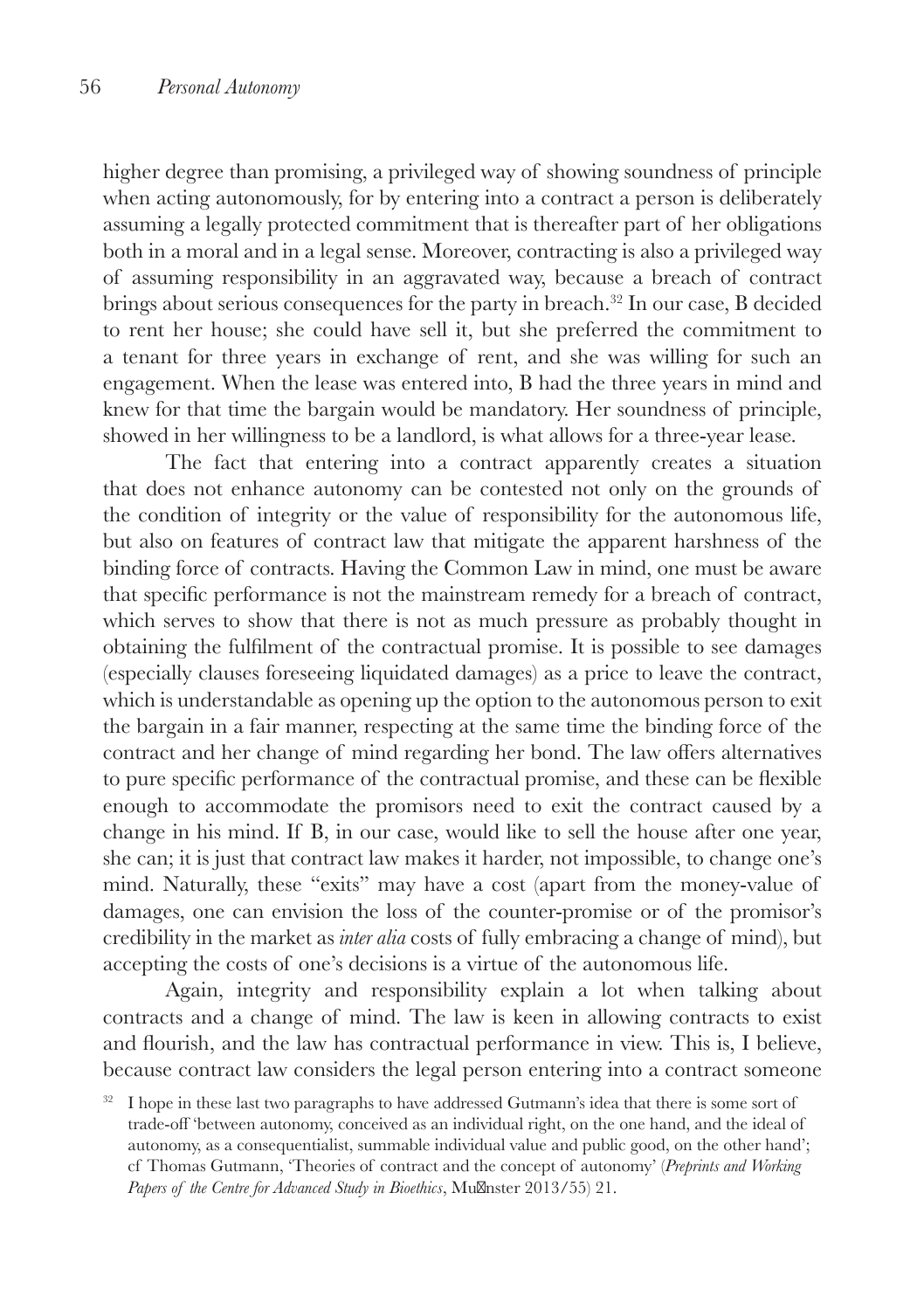gifted with integrity and responsibility. Contract law offers a framework for the person to develop her life plan and to author her life, and this framework includes long- and short-term options that bring unity to the legal person within the legal realm. That is why A, after renting, can contract a housecleaning service: the diversity of his contracts show the flow of autonomous decisions A has made has an author of his life. In addition, responsibility for the autonomous person means legal accountability for the legal person. Entering into a contract always implies (or should, ideally) having in view the consequences of that contract, both while it is performed as after termination. The truly autonomous person is not entering into a contract light-heartedly: she considers the costs of being in a contract and of leaving that contractual relationship. She is responsible and therefore does not fear accountability.

#### VII. CONCLUSION

I hope that my reading of contract as promise has served my two purposes: as an illustration of the interplays between the ideal of personal autonomy and private law by reference to one of its most relevant institutions (contracts), and as a useful account of how promising (and therefore contracts) conform to that ideal.

Personal autonomy is an ideal of self-authorship that assures that, by autonomous choices, the person is shaping and refining herself. Autonomy is subject to certain conditions: the intellectual and emotional fitness of the person; the existence of alternatives varied in quantity and quality; the absence of external constraints on the person; and a minimum soundness of principle in the process of choosing. In any case, autonomy is not an absolute value, and it must be balanced with other values of equal worth, like the value of responsibility, which asks for accountability of the autonomous person for her own autonomous choices.

Promising, as an assumption of an undertaking, can enhance autonomy while at the same time jeopardizing it by preventing (in some circumstances) a change of mind. This is not paradoxical, considering that autonomy requires integrity and that responsibility mitigates the power of the possibility of changing one's mind. The same logic applies to contracts, especially because they are considered as qualified promises (i.e., promises to which the law confers legal mechanisms of enforcement). Maybe due to the enforcement of contracts appearing as more grievous, entering into a contract can seem a total forfeit of autonomy. This is not absolutely true, considering that contract law offers ways out of a contract, which have their costs.

The autonomous person has, at last, a way out of the paradox that paralyses her out of fear of freedom: she can conform to a life plan that takes into account